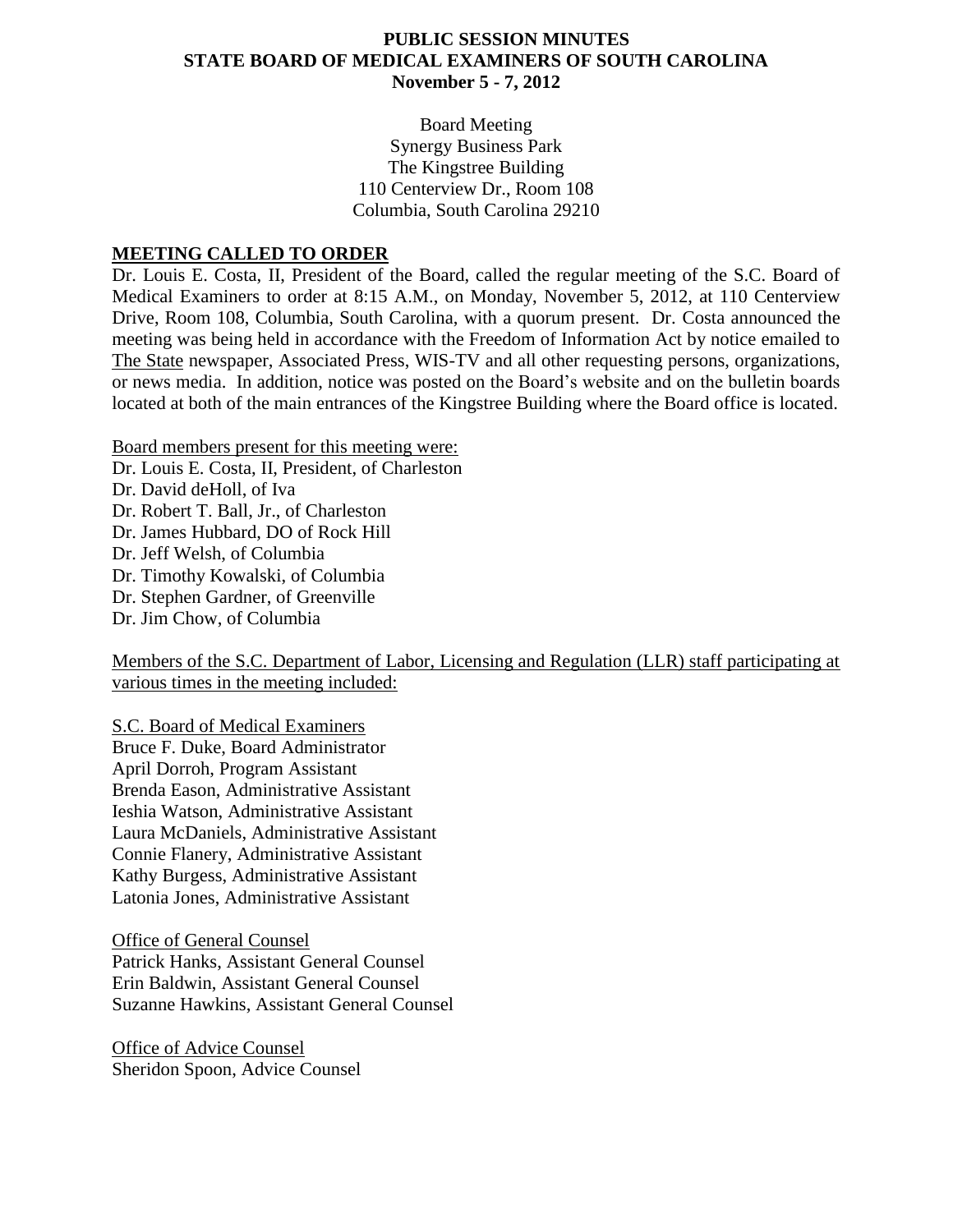#### **REVIEW/APPROVAL OF AGENDA**

An agenda for this meeting was reviewed and approved.

#### **REVIEW/APPROVAL OF MINUTES FROM AUGUST 2012 BOARD MEETING:**

\_\_\_\_\_\_\_\_\_\_\_\_\_\_\_\_\_\_\_\_\_\_\_\_\_\_\_\_\_\_\_\_\_\_\_\_\_\_\_\_\_\_\_\_\_\_\_\_\_\_\_\_\_\_\_\_\_\_\_\_\_\_\_\_\_\_\_\_\_\_\_\_\_

After considering recommendations, additions, deletions and corrections, a motion was made to approve the minutes by Dr. Ball and seconded by Dr. Hubbard. The motion and the minutes were unanimously passed.

#### **JOINT STATEMENT OF THE SC BOARD OF NURSING AND SC BOARD OF MEDICAL EXAMINERS**

After discussion on the joint statement, Dr. Kowalski made a motion to accept the joint statement and it was seconded by Dr. deHoll. All in favor Motion carries (See attached at end of document )

#### **FINAL ORDER HEARINGS**

**A motion was made and passed for the Board to go into Executive Session to conduct Final Order Hearings.** Each hearing was held in Executive Session, and a transcript of each hearing, as well as the Board's Final Order, are on file at the Board Office. After testimony for each case, the Board entered a private deliberative session. No votes were made or actions taken while the Board was in Executive Session. **A motion was made and passed to return to Public Session and the Board voted on the following sanctions after each Final Order Hearing:**

#### **PROPOSED MANIPULATION UNDER ANESTHESIA REGULATION**

After a lengthy discussion on the proposed MUA regulation and a brief consultation with Dr. Roles, president of the Chiropractic Board, a motion was made by Dr. Gardner to approve the MUA agreement with additional language and modification of the language. The changes in paragraph A are to take out "Sedated by" and replace with the word "Under" and to add to the last sentence of paragraph A "or the American Osteopathic Association". In addition to those changes, paragraph B would be changed from "doctor of osteopathy", to "doctor of Osteopathic medicine".

Dr. Kowalski seconded the motion All in favor Motion carries (See attached to end of document)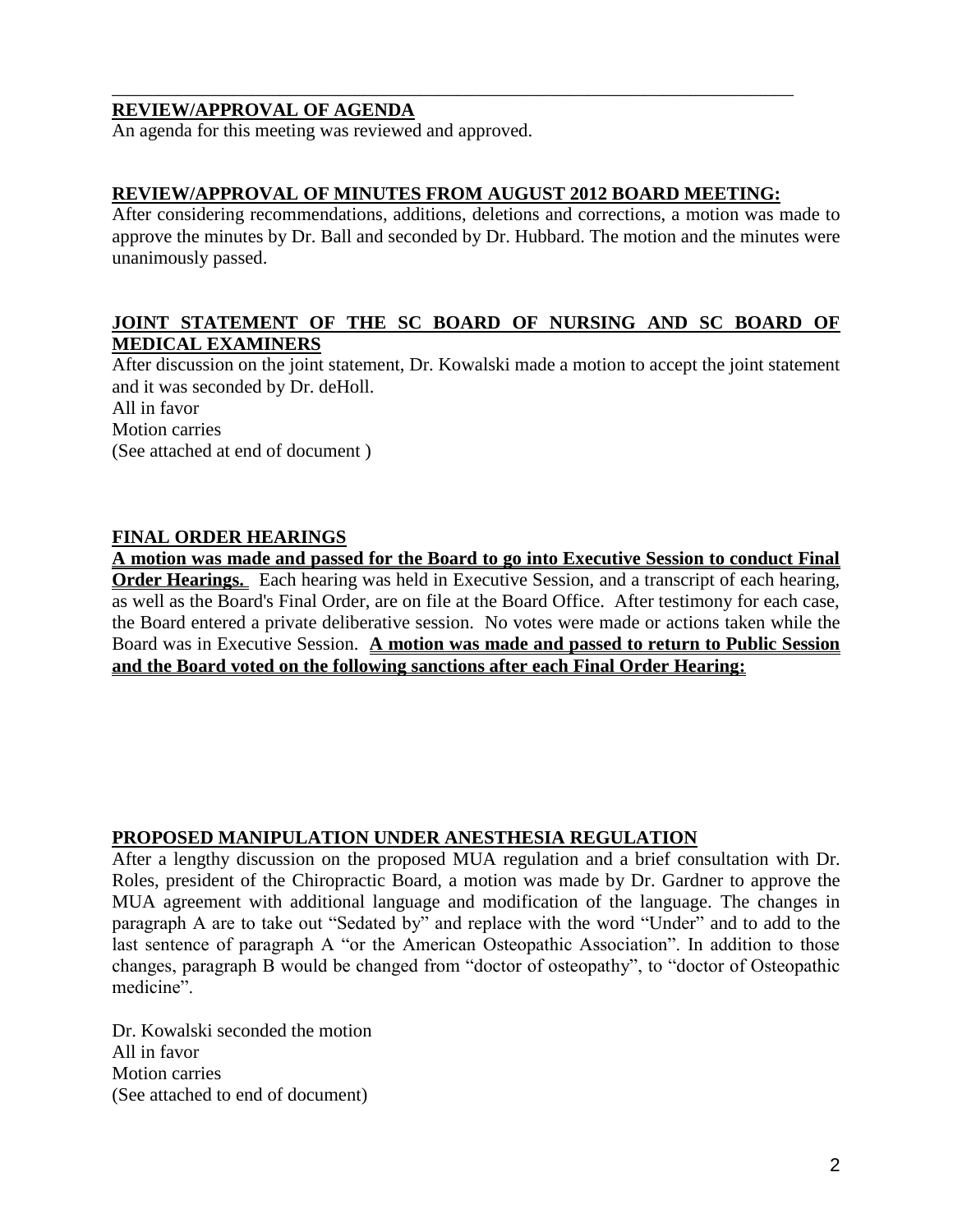# **PROPOSED ADVISORY OPINION REGARDING TELEMEDICINE**

Wade Mullins, Paul Squire and Butch Bowers, Esquire for Teledoc appeared before the Board to discuss the advisory opinion regarding Telemedicine. Dr. Costa briefly went over some key points of discussion from the previous Board meeting. He emphasized that the Board has empathy with the needs of the state and yet its paramount mission is to protect the public.

\_\_\_\_\_\_\_\_\_\_\_\_\_\_\_\_\_\_\_\_\_\_\_\_\_\_\_\_\_\_\_\_\_\_\_\_\_\_\_\_\_\_\_\_\_\_\_\_\_\_\_\_\_\_\_\_\_\_\_\_\_\_\_\_\_\_\_\_\_\_\_\_\_

Mr. Mullins spoke about the discussion they had with the Board at the previous Medical Board meeting and had some confusion on the motion that was passed defining what on call means. Dr. Costa said that the Board feels that statute does adequately define on call but asked Mr. Mullins to give them Teledocs perspective on this issue. Mr. Mullins stated that they feel that the Boards effort to further define on call would impact a lot of broader circumstances than just telemedicine. Mr. Squire stated that in his opinion, the Board has adopted motions and policy statements and it's unclear to him how the two relate. Dr. deHoll stated that the Boards intent going forward is to have better integrated care rather than compartmentalized care. Dr. Costa stated that the Board is more than willing to bring clarity that will satisfy both parties' interests.

After a lengthy discussion, there was a motion made by Dr. Kowalski as follows:

The Board revised the intended advisory opinion to read: With regard to the exception set forth in South Carolina code 40-47-13, the SC Board of Medical Examiners had adopted a definition of on call that's the temporary assumption of responsibility for an established doctor-patient relationship. An on-call physician is a South Carolina licensed physician who is available to physically attend if necessary to urgent the followup care needs for a patient whom he is temporarily assumed responsibility with the acknowledgement of the primary care provider. A physician who prescribes drugs to an individual he has never personally examined and for whom he has not assumed responsibility with the acknowledgment of the primary care provider has engaged in unprofessional conduct unless he is writing admission orders for a newly-hospitalized patient, prescribing for a patient examined by a licensed advanced practice nurse, a physician's assistant or other physician extender authorized by law and supervised by the physician, for continuing medication on a short-term basis for a new patient prior to the patient's first appointment.

Dr. Ball seconded the motion All in favor Motion carries

A second motion was made by Dr. Ball as follows:

The Board will continue to abstain from the issuing of any Cease and Desist Orders to allow Teledoc to submit a written practice plan to comply with the intent of our interpretation of 40-47- 113 to be accomplished within 90 days.

Dr. deHoll seconded the motion All in favor Motion carries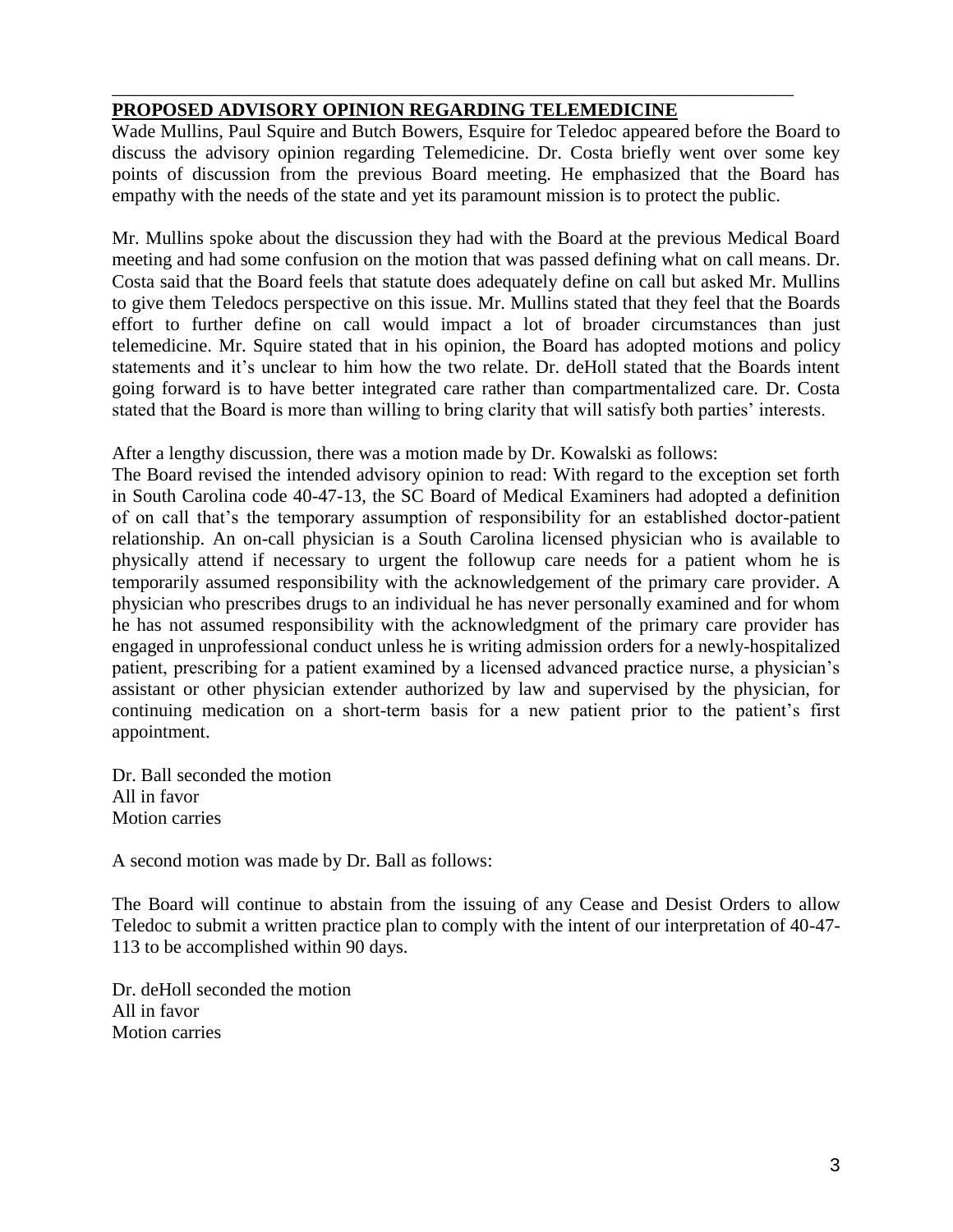#### **Kevin Schuller, M.D Request to be released from Terms and Conditions**

The Board abstained from any motion at this time until Dr. Schuller follows through with his recommendation from BMI. At that time he can petition again for reconsideration once that information is on hand for the SC Board of Medical Examiners to review.

\_\_\_\_\_\_\_\_\_\_\_\_\_\_\_\_\_\_\_\_\_\_\_\_\_\_\_\_\_\_\_\_\_\_\_\_\_\_\_\_\_\_\_\_\_\_\_\_\_\_\_\_\_\_\_\_\_\_\_\_\_\_\_\_\_\_\_\_\_\_\_\_\_

### **Catherine L Munson, M.D. Request to be released from Boards Final Order**

A motion was made by Dr. Kowalski to grant Dr. Munson her request for removal of all conditions and restrictions. The motion was seconded by Dr. Gardner.

All in favor Motion carries

# **OIE REPORT**

Althea Myers, chief investigator for Office of Investigations presented the Investigative Review Committee's Report along with the statistical report.

### **Dismissals**

Cases  $1 - 67$  were presented for dismissal. Dr. Hubbard moved to accept the recommendations and Dr. Welsh seconded the motion. Dr. Ball dissented to number 2012-165. Motion carries.

#### **Formal Complaints**

20 cases were presented for formal complaints. Dr. Kowalski moved to accept with Dr. Hubbard seconding the motion and the Board unanimously approved the recommendations.

### **Letters of Caution**

16 cases were presented for a letter of caution. Dr. Hubbard moved to accept with Dr. deHoll seconding the motion and the Board unanimously approve the recommendations.

#### **Dan Rafael Azar, M.D Applicant for Licensure**

Dr. deHoll made a motion to approve applicant to proceed with licensure. Motion seconded by Dr. Ball All in favor Motion carries

### **A motion was made by Dr. Ball and seconded by Dr. Costa to adjourn at 6:05 pm**

**Reconvened at 8:30 am Tuesday November 6, 2012**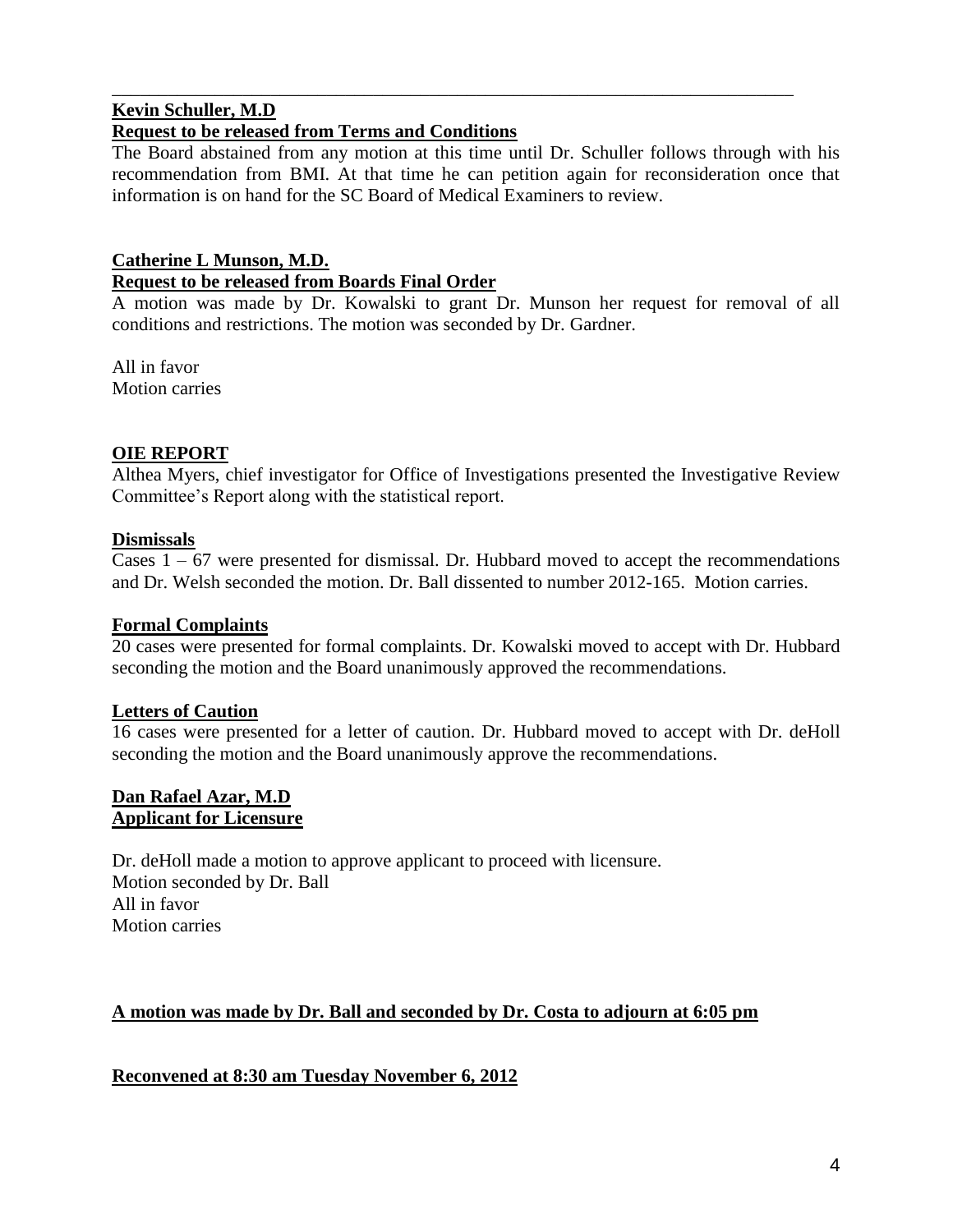### **Christopher S Acree, PA Request to be released from Terms and Conditions**

Dr. Gardner made a motion to approve the release from terms and conditions. Motion seconded by Dr. deHoll. All in favor. Motion carries

\_\_\_\_\_\_\_\_\_\_\_\_\_\_\_\_\_\_\_\_\_\_\_\_\_\_\_\_\_\_\_\_\_\_\_\_\_\_\_\_\_\_\_\_\_\_\_\_\_\_\_\_\_\_\_\_\_\_\_\_\_\_\_\_\_\_\_\_\_\_\_\_\_

#### **Robert Troy Ramos, M.D. 2011-5 Final Order Hearing**

A motion was made by Dr. Kowalski as follows:

- Accept Memorandum of Agreement
- Public Reprimand
- Pay court cost of \$1,063 within 12 months
- Pay fine of \$1,000 within 12 months
- Professional boundaries course approved by the Board to be completed within six months
- Disruptive physician workshop approved by the Board to be completed within six months
- Continue counseling with Dr. Sullivan with quarterly reports to the board and to his employer

Motion was seconded by Dr. Welsh All in favor Motion carries

### **PHYSICIAN ASSISTANTS ADVISORY COMMITTEE RECOMMENDATIONS**

Mrs. Martha Green, Chair of the PA Committee, presented recommendations from the October 2012 Physician Assistants Advisory Committee meeting for the Board's review. Dr. deHoll moved and Dr. Welsh seconded the motion to approve the recommendations. The Board unanimously approved the following recommendations.

(See attached to end of document)

#### **Mef Durri Galle, M.D. Applicant for licensure**

Dr. deHoll made a motion to allow applicant to proceed with licensure Motion seconded by Dr. Ball All in favor Motion carries

### **David Alan Smith, M.D. Applicant for licensure**

Dr. Gardner made a motion to allow applicant to proceed with licensure Motion seconded by Dr. Kowalski All in favor Motion carries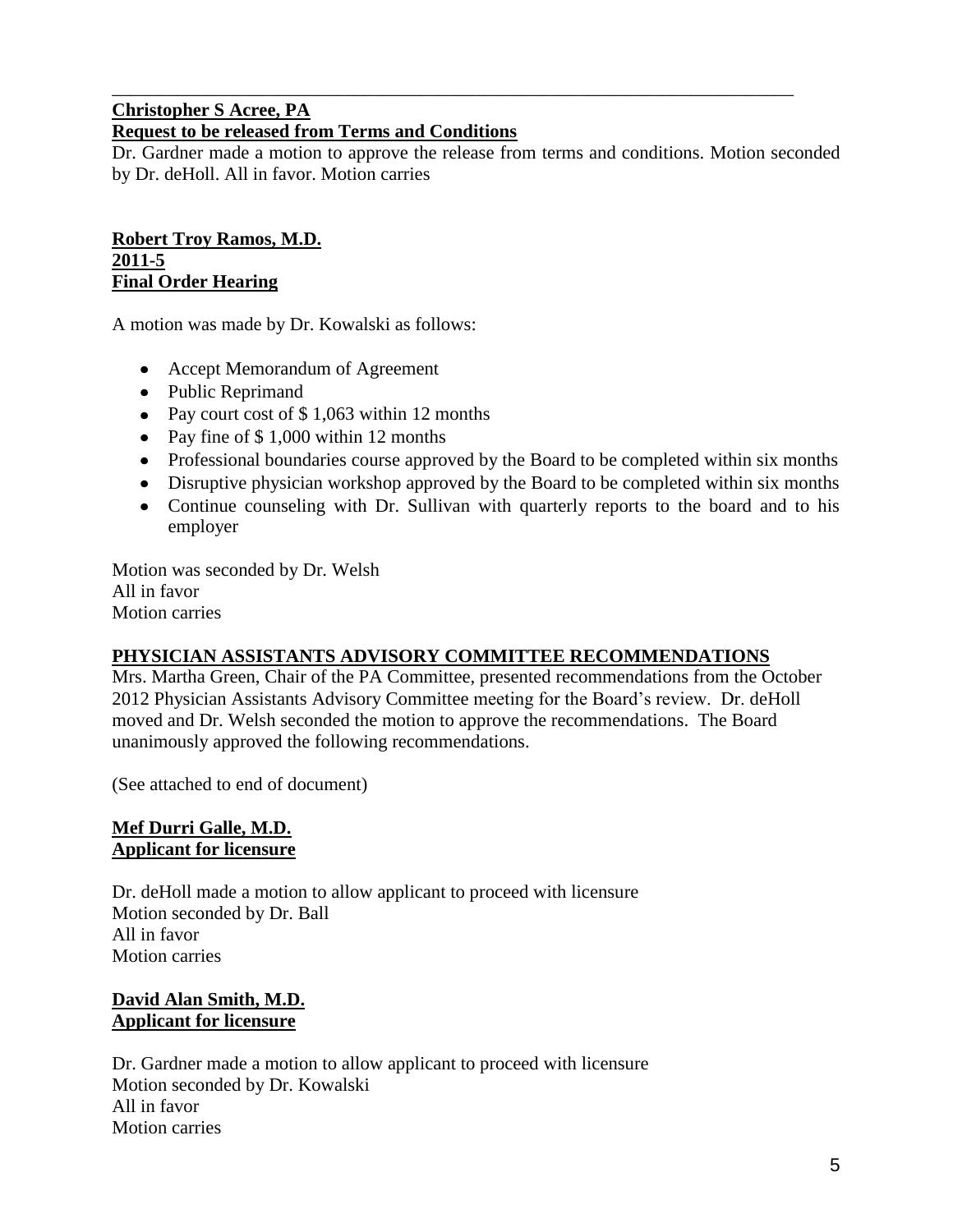# **ACUPUNCTURE ADVISORY COMMITTEE**

Mr. Herbkersman, Chair of the Acupuncture Advisory Committee, and Mr. Will Hendry, Chair of the Dry Needling Task Force for the American Association of Acupuncture an Oriental medicine spoke to the Board about dry needling. They came with the concerns that other professions may be practicing acupuncture but calling it another name. After a lengthy discussion, the Board decided not to make a decision on this subject but to take it under advisement at this time.

\_\_\_\_\_\_\_\_\_\_\_\_\_\_\_\_\_\_\_\_\_\_\_\_\_\_\_\_\_\_\_\_\_\_\_\_\_\_\_\_\_\_\_\_\_\_\_\_\_\_\_\_\_\_\_\_\_\_\_\_\_\_\_\_\_\_\_\_\_\_\_\_\_

#### **Jason Edward Gosnell, M.D. Applicant for licensure**

Dr. Hubbard made a motion to allow applicant to proceed with licensure Motion seconded by Dr. deHoll All in favor Motion carries

#### **A motion was made by Dr. Hubbard and seconded by Dr. deHoll to adjourn at 6:00 pm Reconvened at 8:30 am Wednesday November 7, 2012**

#### **Adrianne Denise Westmoreland, DO Applicant for Licensure**

Dr. Kowalski made a motion to allow applicant for proceed with licensure Motion seconded by Dr. deHoll Motion carries

#### **William Robert Fry, MD Applicant for Licensure**

Dr. Gardner made a motion to allow applicant to proceed with licensure Motion seconded by Dr. Chow Motion carries

#### **Adam Wesley Bruckner, DO Applicant for Licensure**

Dr. Kowalski made a motion to grant applicant a temporary license with the condition that applicant must pass Boards to obtain a permanent license Motion seconded by Dr. deHoll Motion carries

### **Jabran Akhtar Hussain, MD Applicant for Licensure**

Dr. Gardner made a motion to allow applicant to have a temporary license and the opportunity to take and pass his Boards on his first attempt. Should he fail to pass his Boards then he shall appear before the Medical Board to explain and possibly have temporary license terminated Motion seconded by Dr. deHoll Motion carries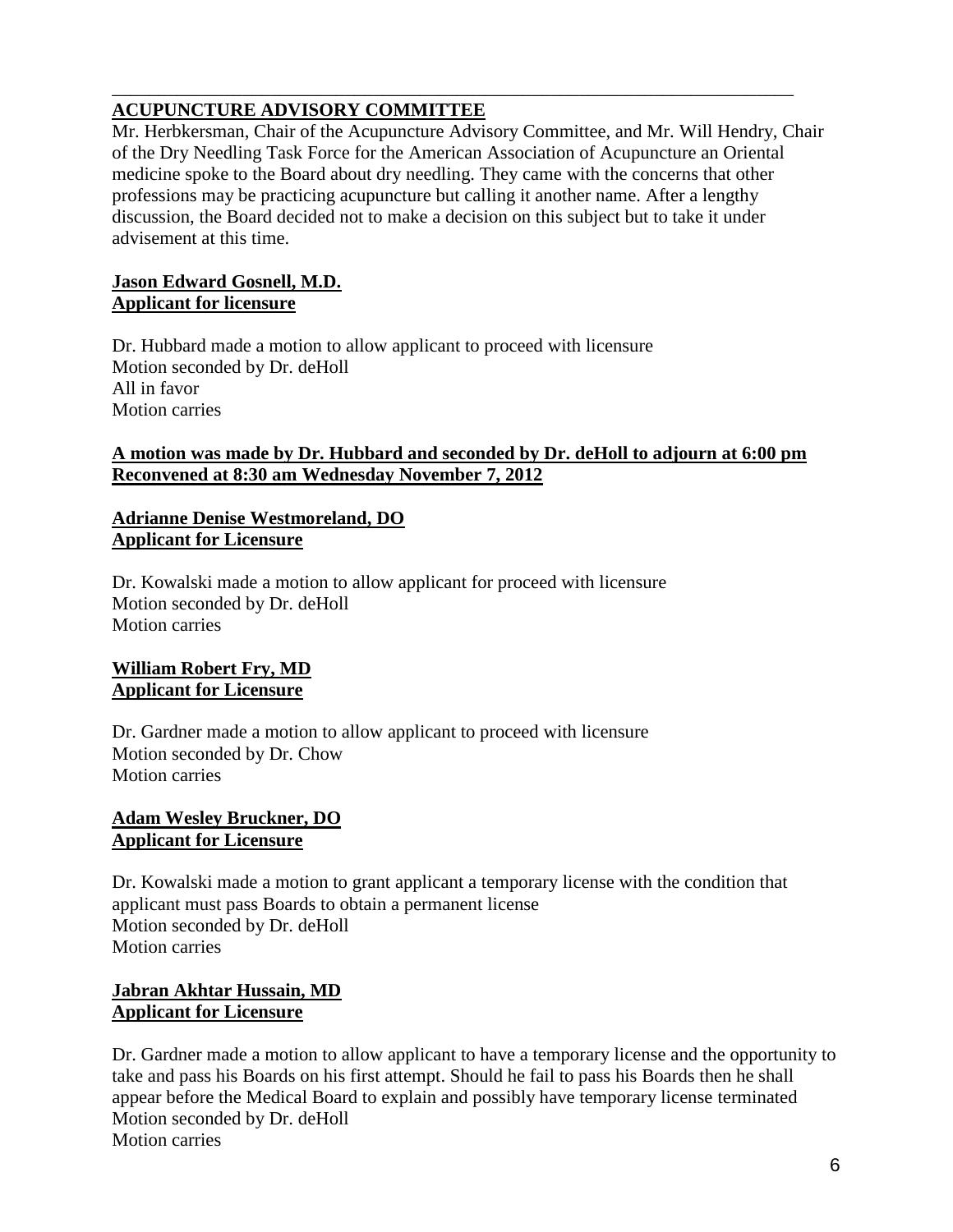# **George K IBrahim, MD Applicant for Licensure**

Dr. deHoll made a motion to allow applicant to proceed with licensure Motion seconded by Dr. Kowalski Motion carries

\_\_\_\_\_\_\_\_\_\_\_\_\_\_\_\_\_\_\_\_\_\_\_\_\_\_\_\_\_\_\_\_\_\_\_\_\_\_\_\_\_\_\_\_\_\_\_\_\_\_\_\_\_\_\_\_\_\_\_\_\_\_\_\_\_\_\_\_\_\_\_\_\_

# **Board adjourned 2:50pm on Wednesday November 7, 2012**

**Respectfully Submitted April Koon Program Assistant**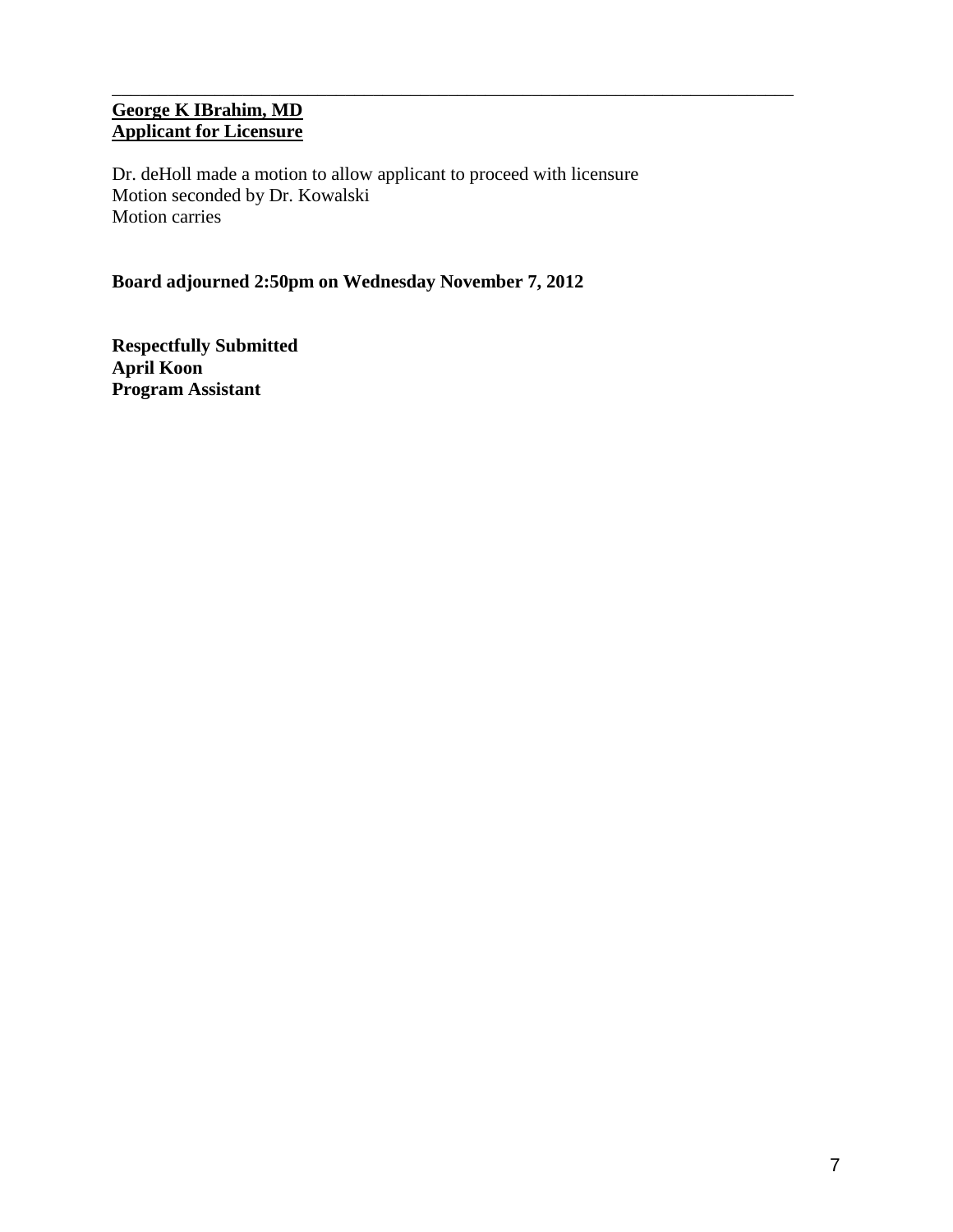# **JOINT STATEMENT OF THE SC BOARD OF NURSING AND SC BOARD OF MEDICAL EXAMINERS**

*.j* 

In October of 2010, the Institute of Medicine of the National Academies issued a report titled, "The Future of Nursing: Leading Change, Advancing Health."

The report included four key messages:

 $\mathcal{L}$ 

 $\Box$  Nurses should practice to the full extent of their education and training.

Nurses should achieve higher levels of education and training through an improved education system that promotes seamless academic progression.

 $\Box$  Nurses should be full partners, with physicians and other health care professionals, in redesigning health care in the United States.

Effective workforce planning and policy making require better data collection and an improved information infrastructure.

Based on the issuance of this report, the S.C. Board of Nursing asked its Advance Practice Committee to review the report and look at what gaps may exist between current practice by advanced practice nurses in South Carolina and the 10M recommendations.

The Advance Practice Committee put together what is commonly called a "white paper" and presented it to the Board of Nursing. The Board of Nursing endorsed the "white paper" solely as information from the Advance Practice Committee.

The Board of Nursing's practice act currently provides that all advanced practice nurses must perform their duties with physician supervision. The Board has not and does not plan to seek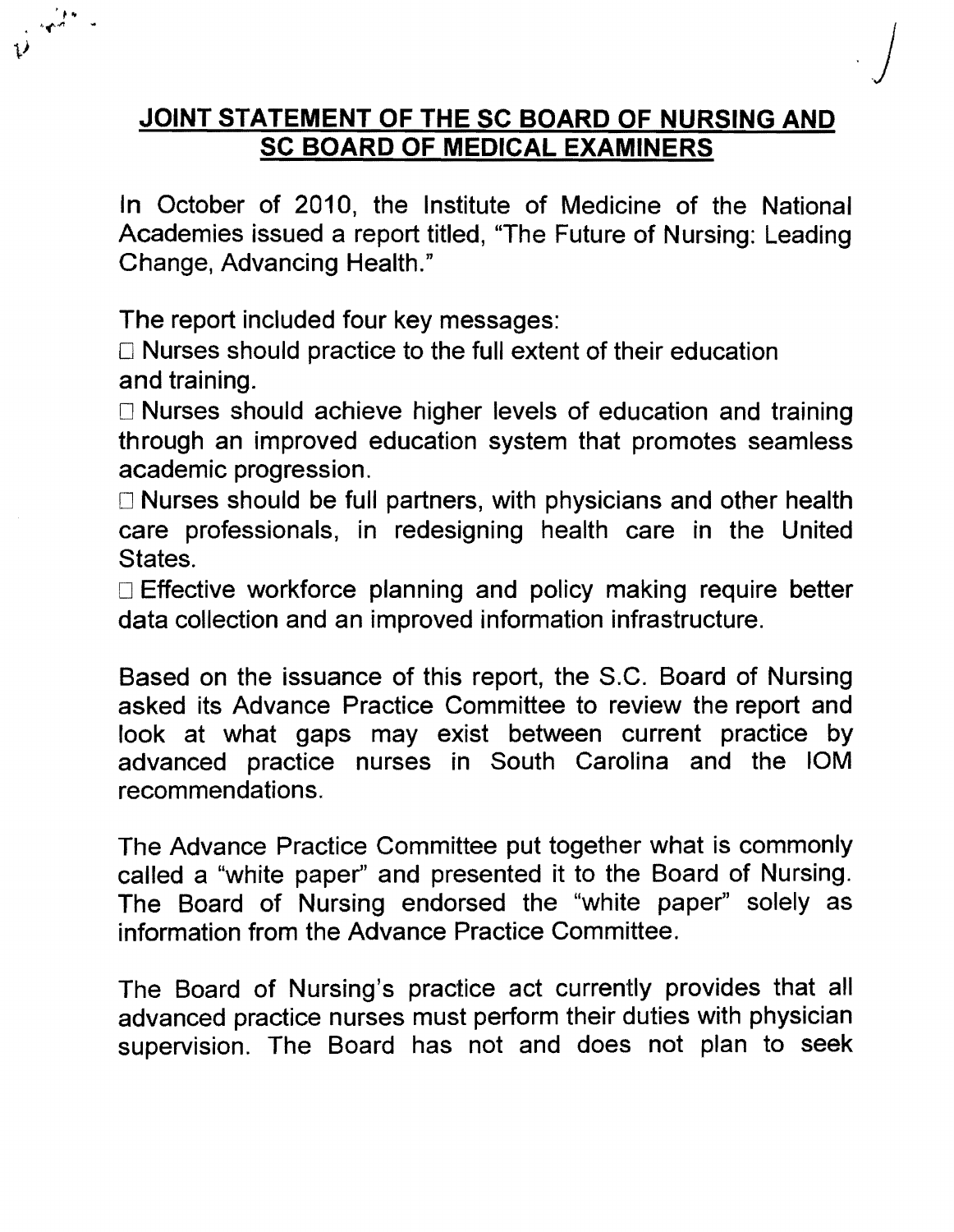changes to its practice act on this matter. Any change in this regard would be at the discretion of the Legislature.

 $j^{+1}$  .

The S.C. Board of Medical Examiners, at a recent meeting, voted to endorse the Nursing Board's current practice act, which requires physician supervision of advanced practice nurses.

 $\mathcal{L}^{\mathcal{A}}$  , where  $\mathcal{L}^{\mathcal{A}}$  is the contract of the contract of the contract of  $\mathcal{L}^{\mathcal{A}}$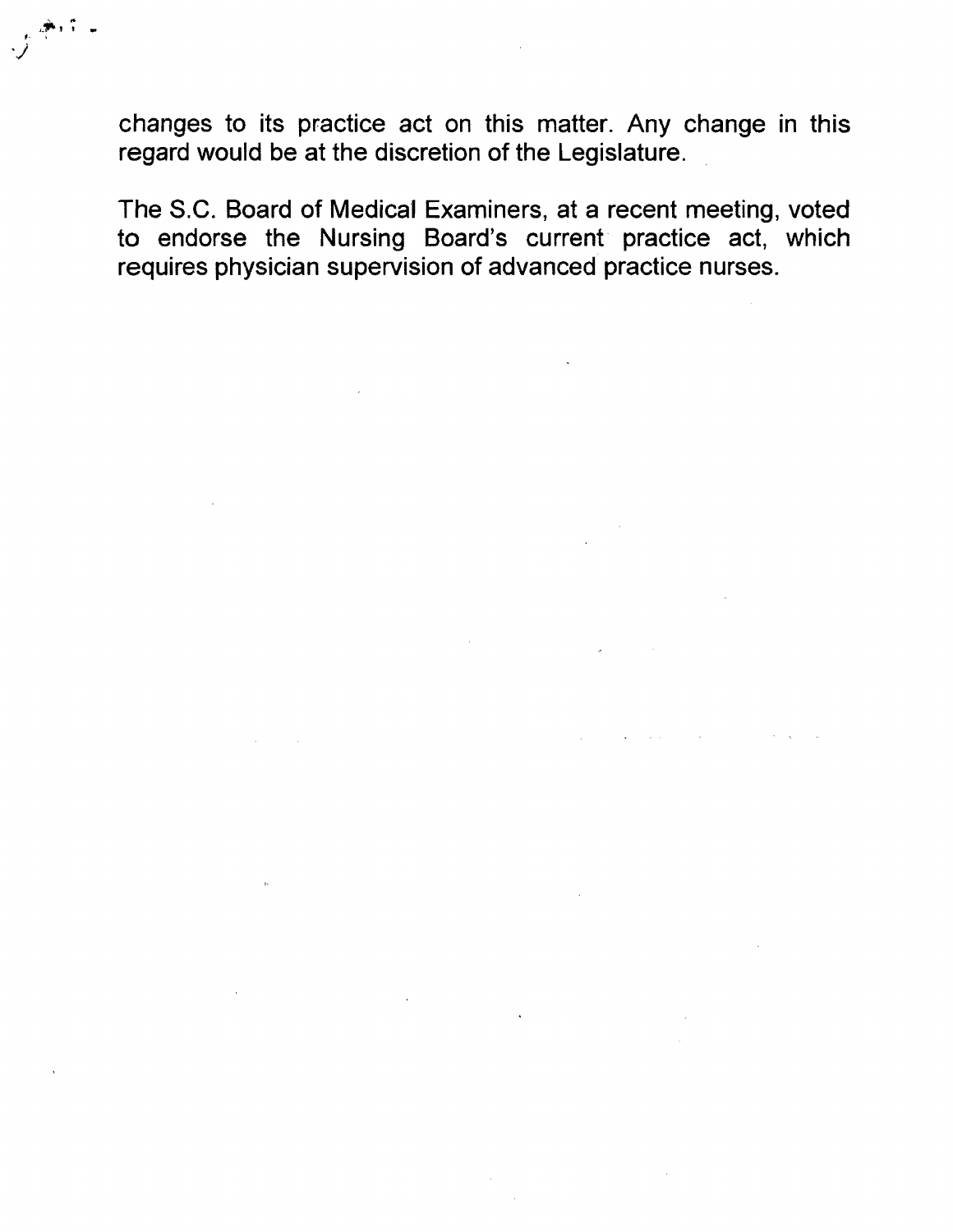Agency Name: Board of Chiropractic Examiners Statutory Authority: 40-1-70 and 40-9-30 Document Number: 4282 Proposed in State Register Volume and Issue: 36/2 House Committee: Medical, Military, Public and Municipal Affairs Committee Senate Committee: Medical Affairs Committee 120 Day Review Expiration Date for Automatic Approval: 05/08/2013 Status: Pending Subject: Requirements of Licensure for Chiropractors

History: 4282

| By              | Date             | <b>Action Description</b>     | Jt. Res. No. | <b>Expiration Date</b> |
|-----------------|------------------|-------------------------------|--------------|------------------------|
| $\sim$ 10 $\pm$ | 02/24/2012       | Proposed Reg Published in SR  |              |                        |
|                 | $-01/08/2013$    | Received by Lt. Gov & Speaker |              | 05/08/2013             |
|                 | $H = 01/08/2013$ | Referred to Committee         |              |                        |
| S.              | 01/08/2013       | Referred to Committee         |              |                        |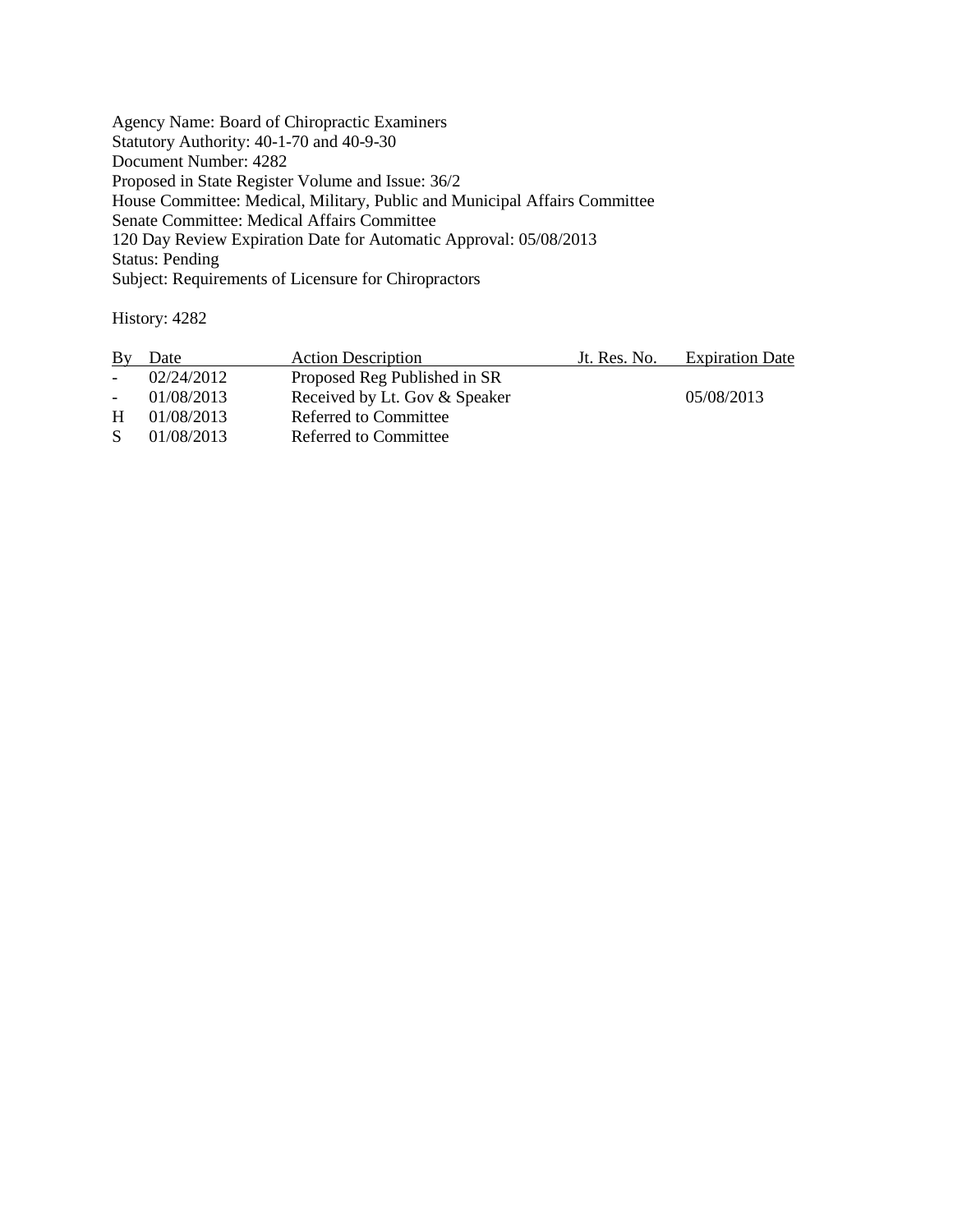#### Document No. 4282 **BOARD OF CHIROPRACTIC EXAMINERS** CHAPTER 25

Statutory Authority: 1976 Code Sections 40-1-70 and 40-9-30

#### **Synopsis:**

To satisfy the requirements of licensure for chiropractors, Regulations 25-1 through 25-9 are updated in conformance with the current Chiropractic Examiners Practice Act and pursuant to the Public Hearing Report approved by the Honorable John D. McLeod, South Carolina Administrative Law Court, in the Public Hearing Report on Docket No. 12-ALJ-11-0240-RH on November 19, 2012.

The Notice of Drafting was published in the *State Register* on November 25, 2011.

#### **Instructions:**

Replace Regulations 25-1 through 25-9 as printed below.

Indicates Matter Stricken Indicates New Matter

#### **Text:**

25-1. Organization, Administration and Procedure.

Purpose. The Board of Chiropractic ("Board") was created to protect the health, safety and welfare of the public. This purpose is achieved through the establishment of minimum qualifications for entry into the profession and through swift and effective discipline for those practitioners who violate the applicable laws or rules promulgated thereunder.

#### 25-2. Application for Licensure.

A. Application. Any person desiring to be licensed as a chiropractor must apply to the Board and provide all information and documentation required by the Board. Applications and accompanying documents will be valid for one (1) year from the initial application date. After one (1) year, a new application with attendant documents and appropriate fees must be submitted. Applicants must be within ninety (90) days of graduation or graduated, and have passed all applicable National Board examinations. prior to taking the Board examination. Applications must include:

(1) Pre-professional education transcript. A certified copy of the applicant's transcript from an accredited pre-professional college. An applicant's transcript must indicate two years (60 semester hours) toward a degree from a college or university accredited by the Southern Association of Colleges and Schools or an accrediting agency of equal status and recognition.

(2) Chiropractic college transcript. A certified copy of the applicant's transcript from a chiropractic college accredited by or has recognized candidate status with the Council of Chiropractic Education or with the Commission on Accreditation of the Straight Chiropractic Academic Standards Association or meets equivalent standards. Students who are within ninety (90) days of graduation may submit an attested letter from the chiropractic college establishing estimated date of graduation.

(3) National Board of Chiropractic Examiners scores. Applicants must have completed and passed all required parts of the National Board examinations prior to application for the South Carolina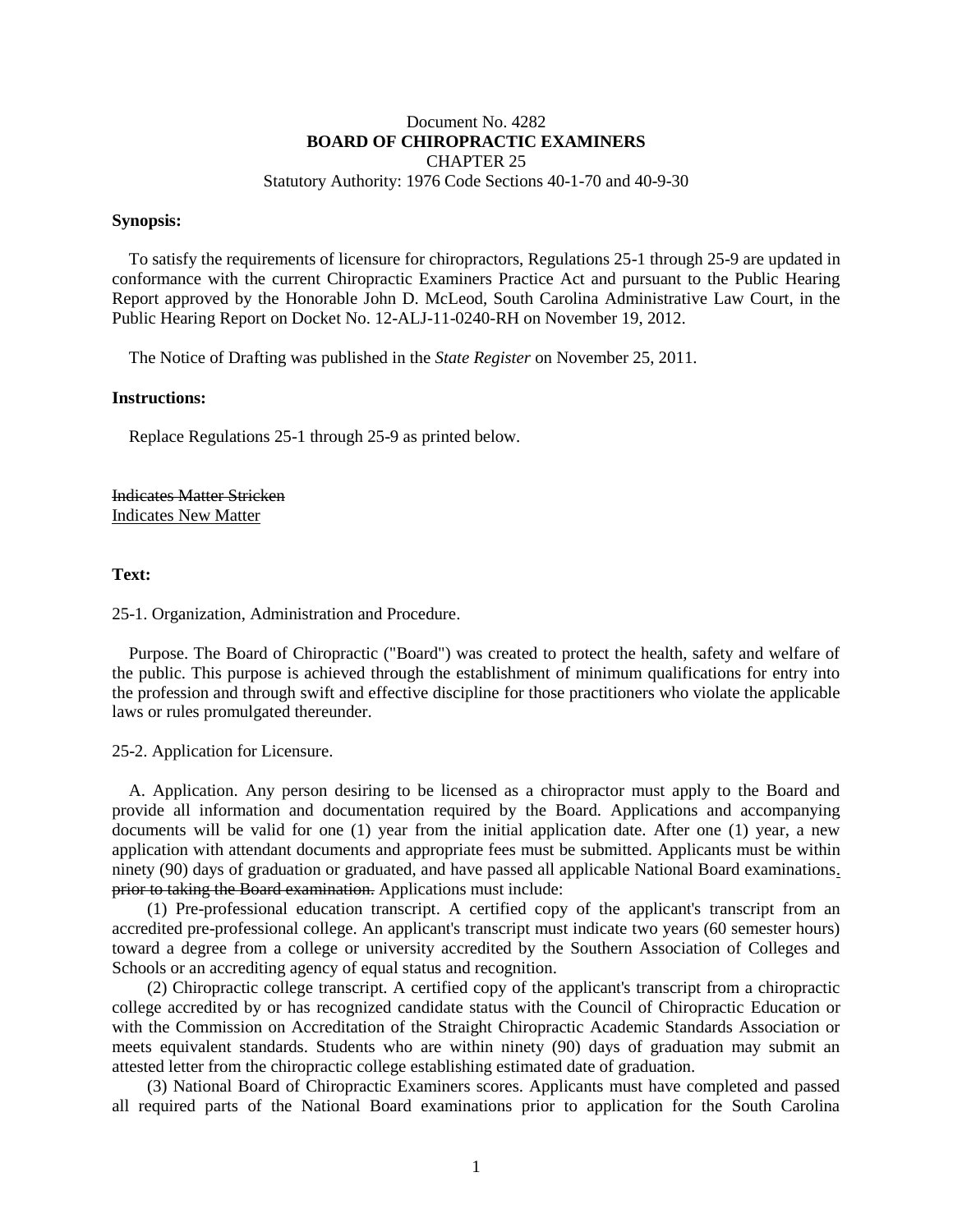examination. Examination results must be received thirty (30) days prior to the administration of the South Carolina examination.

(a) Graduates from Chiropractic College prior to July 1, 1987, must have passed Parts I and II and/or passed an practical examination approved by the Board, such as the Special Purpose Examination for Chiropractic (SPEC) or Part IV.

(b) Graduates from Chiropractic College on or after July 1, 1987, but before January 1, 1997, must have passed Parts I, II and III and passed a practical examination approved by the Board, such as the Special Purpose Examination for Chiropractic (SPEC) or Part IV.

(c) Applicants graduating from a Chiropractic College on or after January 1, 1997, must have passed Parts I, II, III, and IV with the National Board of Chiropractic Examiners (NBCE) recommended passing score.

(4) South Carolina Board of Chiropractorsic Examiners State Ethics and Jurisprudence Examination. Applicants shall be tested in South Carolina law and ethics and pass with a score of seventy-five percent (75%) or better more. If an applicant fails to achieve a score of seventy-five percent (75%) or better more the applicant may retake the examination within one (1) year. Applicants will be permitted two  $(2)$ successive retake examinations.

(5) Verification(s) of Licensure. Complete verification of licensure, active or inactive, is required from each state in which the applicant is or has been licensed.

(6) Photographs. Two (2) recent passport-size photographs of the applicant.

(7) Fees. A payment to cover all fees. Fee schedule.

Licensure fees will be established by the Department in conjunction with the Board and adjudicated in accordance with Sections 40-9-50 and 40-1-50(D).

B. Denial of application. An application may be denied if the applicant has committed any act which indicates that the applicant does not possess the character and fitness to practice chiropractic, including any act that would be grounds for disciplinary action against a licensed chiropractor.

25-3. Licensure by Endorsement.

A license may be granted for applicants who meet the following requirements:

A. Applicant must have practiced for one (1) continuous year immediately preceding application to this Board.

B. Applicants who matriculated after July 1, 1987, must meet all National Board examination requirements as set forth in Section 25-2.

C. Applicants who matriculated prior to July 1, 1987, must:

(1) have passed a state examination substantially equivalent to the National Board examinations or passed National Board Parts I and II;

(2) if National Board examination Parts I and II have not been passed, a Waiver form must be completed and submitted from the state in which the applicant was licensed by examination, to include subjects tested and grades.

D. Verification of licensure from every state where a license has been held, active or inactive, current or expired. Verification must be received directly from the respective state board to the South Carolina Board of Chiropractic Examiners.

E. Applicant must be tested in take and pass the South Carolina law and Ethics and Jurisprudence Examination and pass with a score of 75% or better more. If applicant fails to achieve a score of 75% or better, the applicant may retake the examination within one (1) year. Failure of the second examination disqualifies the chiropractor for endorsement. The chiropractor must apply for license by examination.

 $E$ . Applications for endorsement are valid for one year only, and the application must be completed within one  $(1)$  year of the initial application date.

25-4. Waiver of Fees and Special Volunteer Licensure Under Special Circumstances.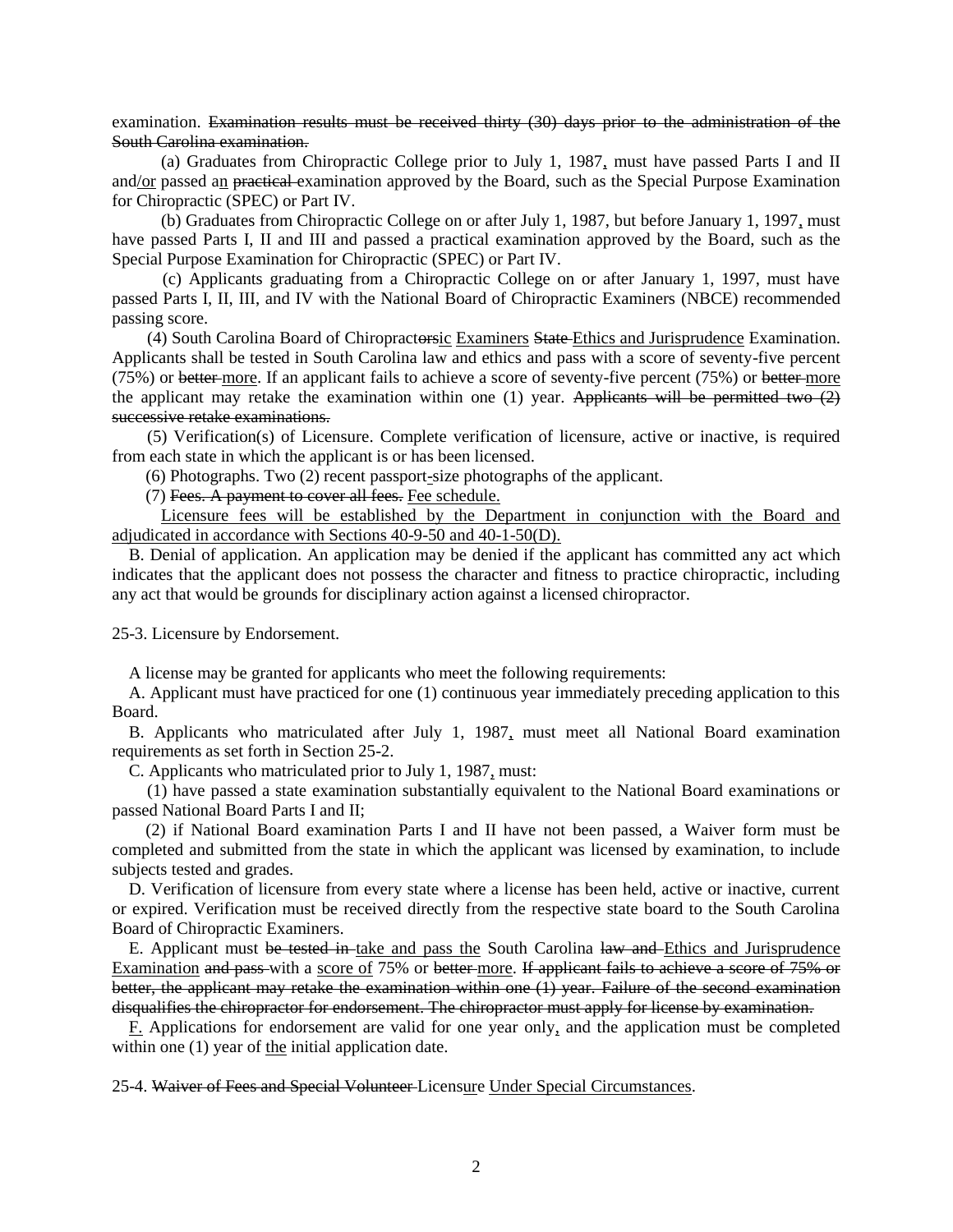B. A. Special Volunteer License. This license shall be issued for one calendar year, or a part thereof, renewable annually upon approval by the Board. It will limit practice to a specific site(s) and practice setting(s). There will be no licensure or other fees associated with this Special Volunteer License. Requirements for the Special Volunteer License shall be as follows:

(1) satisfactory completion of a Special Volunteer License Application, including documentation of chiropractic school graduation and practice history;

(2) documentation of specific proposed practice location(s);

(3) documentation that applicant has been previously issued an unrestricted license to practice chiropractic in this state or another state of the United States;

(4) documentation that applicant has never been the subject of any disciplinary action in any jurisdiction;

(5) documentation that the applicant shall only practice under a supervising chiropractor(s) approved by the Board. Factors the Board shall consider for supervisor approval will include, but not be limited to:

(a) the training and practice experience of the supervising chiropractor;

(b) the current nature and extent of the supervising chiropractor's practice;

(c) the existence of any recent demonstration of the supervising chiropractor's clinical competency; and

(d) the number of Special Volunteer Licensees the chiropractor proposes to supervise;

(6) documentation of the name(s) of supervising chiropractor(s) and that such chiropractor(s) has agreed to accept supervisory responsibility. All supervising chiropractors must possess an active, unrestricted permanent license to practice chiropractic in South Carolina. An approved supervising chiropractor must physically be on the premises whenever a Special Volunteer Licensee is practicing chiropractic;

 $(7)(5)$  documentation and acknowledgment that the applicant shall receive no payment or compensation, either direct or indirect, or have any expectation of payment or compensation for chiropractic services rendered. Moreover, the supervising chiropractor shall not receive any compensation or payment as the result of the Special Volunteer Licensee's provision of chiropractic services.

A. (6) Waiver of Fees Needy and Indigent Care. The Board shall waive all application, examination and renewal fees for any chiropractor who otherwise meets all permanent licensure requirements if the chiropractor proves, to the satisfaction of the Board, that the chiropractor's practice is to be exclusively and totally devoted to providing chiropractic care to the needy and indigent in South Carolina. To be eligible for the waiver of such fees, a chiropractor must acknowledge that there shall be no expectation of payment or compensation, direct or indirect, monetary or in-kind, for chiropractic or any health services rendered.

B. Emergency License. This license shall be for chiropractors who wish to devote their expertise exclusively to providing chiropractic care to citizens of the State in areas which have been declared by the Governor's office to be in a state of emergency. It will limit practice to a specific site(s) and practice setting(s). There will be no licensure or other fees associated with this Volunteer License. Requirements for the Volunteer License shall be as follows:

(1) satisfactory completion of a Volunteer License Application, including documentation of chiropractic school graduation and practice history;

(2) documentation of specific proposed practice location(s); and

(3) documentation that applicant has a current, unrestricted license to practice chiropractic in this state or another state of the United States;

C. Special Event License. This license shall be issued to chiropractors traveling with a team or organization in this State. They shall be allowed to treat only members of the team or organization with which they are associated during the period in which the team or organization is in this State. The license will limit practice to a specific site(s) and practice setting(s). There will be no licensure or other fees associated with this Volunteer License. Requirements for the Volunteer License shall be as follows:

(1) satisfactory completion of a Volunteer License Application, including documentation of chiropractic school graduation and practice history;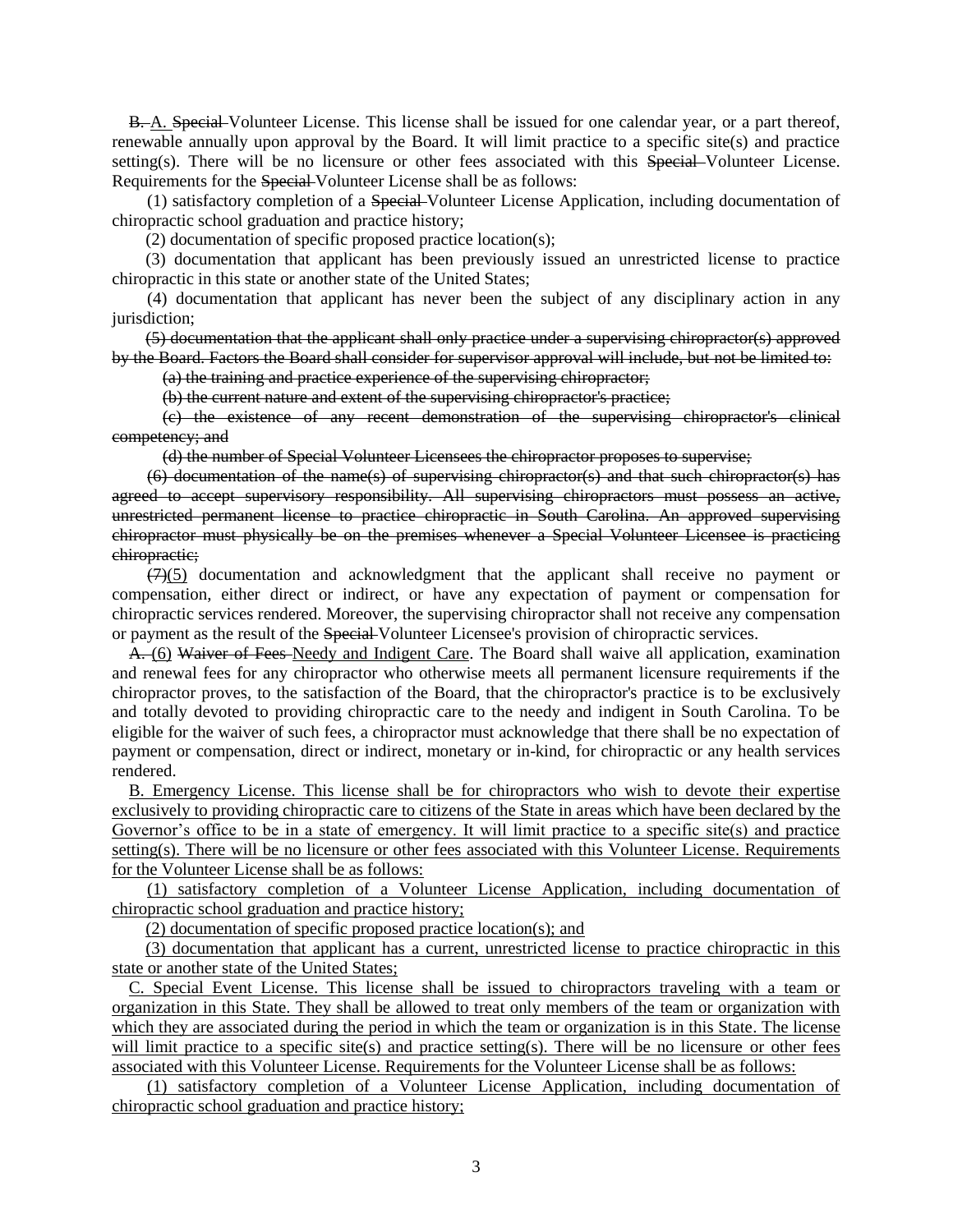(2) documentation of specific proposed practice location(s); and

(3) documentation that applicant has a current, unrestricted license to practice chiropractic in this state or another state of the United States.

#### 25-5. Professional Practices.

A. Renewal Fees. Renewal fees shall be in accordance with Section 40-1-50(D) of the South Carolina Code of Laws, as amended.

(1) Licenses shall be renewed biennially upon submission of the renewal fee and the Biennial Renewal Form.

(2) A late fee will be assessed, in addition to the renewal fee, if renewal materials are received within two (2) months after the license renewal deadline date.

B. Expired Licenses. The right to practice in South Carolina is suspended until the following requirements are met.

(1) A chiropractor whose license has been expired for less fewer than twelve (12) months may reactivate the license by submitting satisfactory evidence of continuing education, if applicable, payment of the license fee plus the applicable penalty.

A. Lapsed or Expired Licenses.

 $(2)$  (1) A chiropractor whose license has been expired for more than twelve (12) months but less fewer than three (3) years, may reactivate the license by submitting an Application for Reinstatement, satisfactory evidence of continuing education, if applicable and each year's license fee plus the applicable penalty.

 $(3)$  (2) A chiropractor whose license has been expired for three (3) years or longer must complete a new application and take and pass the SPEC examination, or meet requirements in effect at the time of the new application.

C. B. Continuing Education. As a pre-requisite for biennial renewal of a practitioner's license, the licensee must complete a minimum of thirty-six (36) hours of approved professional continuing education, no more than half of which may be online. Of the thirty-six (36) continuing education hours, two (2) hours are required in rules and regulations of the S.C. Board of Chiropractic Examiners (limited to four (4) hours per renewal period) and two (2) hours in risk management which include, but are not limited to, boundary or public health issues.

(1) Acceptable educational programs or courses are those that are:

(a) presented and/or sponsored by accredited chiropractic colleges;

(b) taught by post-graduate level instructors of an accredited college or school approved by the Board; or

(c) presented and/or sponsored by other individuals or organizations approved by the Board.

(2) In addition, continuing education may also be granted by:

(a) administering Part IV of the National Board of Chiropractic Examination may count toward twelve (12) hours of continuing education;

(b) further, attendance at Federation of Chiropractic Licensing Boards/National Board of Chiropractic Examiners (FCLB/NBCE) meetings may be accepted as twelve (12) hours of continuing education per meeting;

(c) teaching a course at an accredited college may provide the number of continuing education hours commensurate with the hours earned by the students taking the course;

(d) out-of-state licensees meeting their home state's continuing education requirements will satisfy the Board's continuing education requirements.

(e) teaching an approved continuing education seminar, which may provide the number of continuing education hours equal to the number of hours taught in the course limited to eighteen (18) hours per renewal period.

(2) (3) Sponsor Requirements. All sponsors seeking approval for educational programs must submit a written request to the Board Administrator at least ninety (90) days prior to the scheduled date of the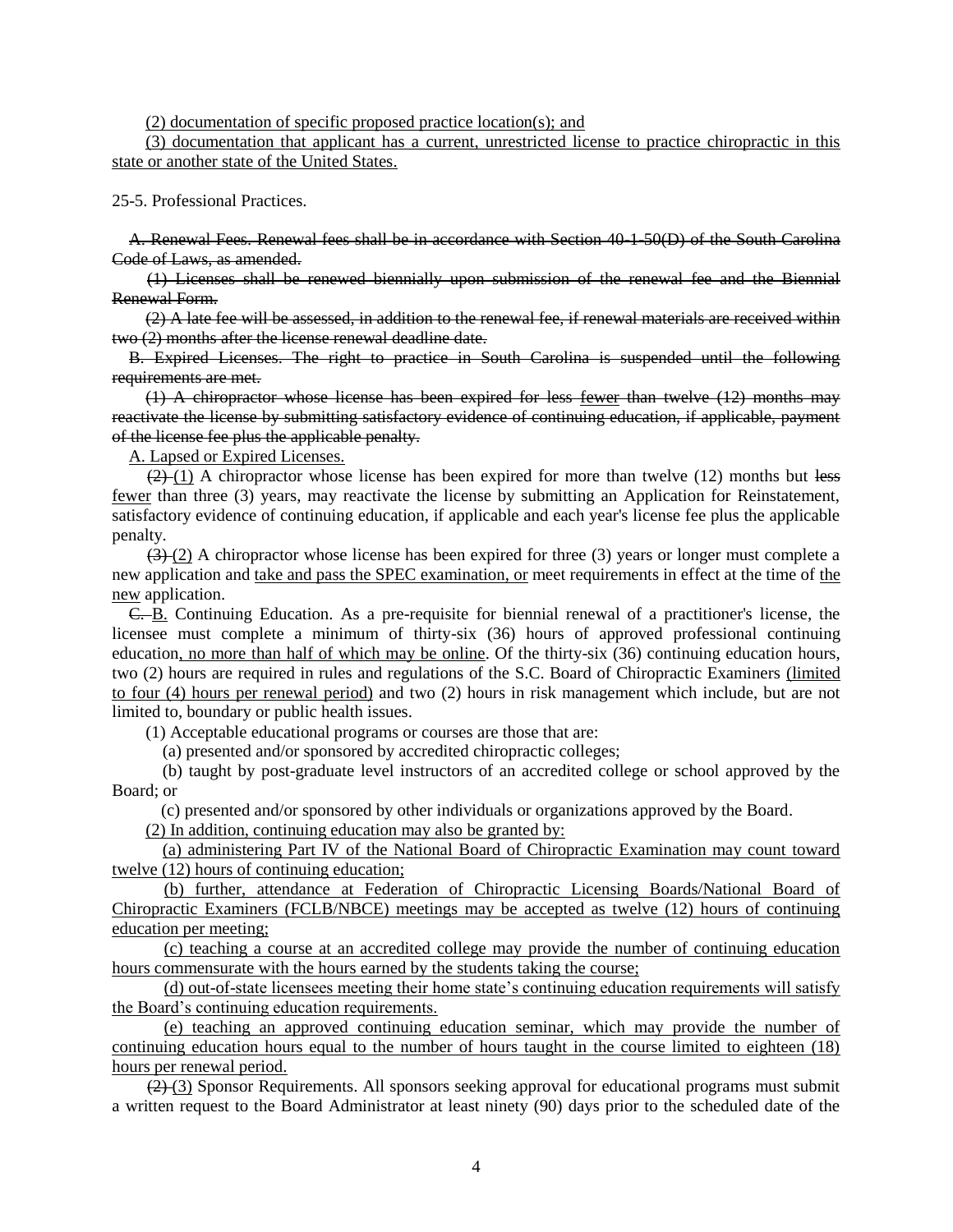presentation, be PACE (Providers of Approved Continuing Education)-approved (provided it is within the scope of chiropractic practice), South Carolina Chiropractic Association, Palmetto State Chiropractic Association, or other associations or organizations approved by the Board in its discretion. Each Non-PACE-approved providers shall:

(a) have a mechanism for the maintenance of records for no  $\frac{1}{\sqrt{2}}$  fewer than three (3) years;

- (b) have a method of monitoring and verifying attendance;
- (c) provide each participant adequate documentation of participation in the program to include:

(i) name and license number of participant;

(ii) name and address of the sponsoring individual(s) or organization;

(iii) name of program;

- (iv) number of hours completed;
- (v) date and location of program;
- (vi) authorized signature.

(d) not present sales promotions during the continuing education seminar or presentation. Sales promotions are appropriate by sponsors or instructors outside the seminar or presentation, or outside the room during a seminar or presentation.

(3) (4) Program Approval Requirements. Requests for program approval must include the following information:

(a) name and address of the sponsoring individual(s) or organization;

(b) instructors' name and credentials;

(c) outline of program content;

(d) the number of actual 60-minute hours of instruction;

(e) the method of monitoring and certifying attendance;

(f) location at which the program will be presented;

(g) the dates on which the program will be presented.;

(h) course approval is valid for two (2) renewal periods.

 $(4)$  (5) Program approval will be based on the following criteria:

(a) The program will enhance the practitioner's knowledge and skill in the practice of chiropractic as defined by state law.

(b) The instructors are sufficiently qualified in the field of instruction either by practical or academic experience or both.

(c) The program will be held in a suitable setting, conducive to learning.

(d) Adequate monitoring or certifying measures are provided.

(5) (6) Practice-building subject matter (administration, finance, etc.) will not be approved for license renewal.

(6) (7) Comprehensive Approval. A comprehensive approval allows the provider or sponsor to submit an application indicating all course offerings for a given calendar year. Requests for a comprehensive approval may be submitted to the Board office on an annual basis at least ninety (90) days prior to the beginning of each year or ninety (90) days prior to the beginning of a scheduled program. Providers and sponsors shall be responsible for annual renewal approval.

D. C. Retention and Audit. Licensees must maintain copies of attendance certificates for three four (3) (4) years from the last renewal date. The Board may conduct random audits of licensees on an annual or biennial basis to certify compliance with continuing education requirements.

E. D. Waiver During Period of Temporary Medical Disability. The Board reserves the right to waive continuing education requirements for individual cases involving extraordinary hardship or incapacitating illness. A licensee may be eligible for waiver or extension who, upon written application to the Board and for good cause shown, demonstrates that the applicant is unable to participate in a sufficient number of regular continuing education programs for license renewal.

F. E. Therapeutic Modalities. Usage of therapeutic modalities is permitted only by those chiropractors who have passed the National Board of Chiropractic Examiners' (NBCE). Chiropractors licensed in South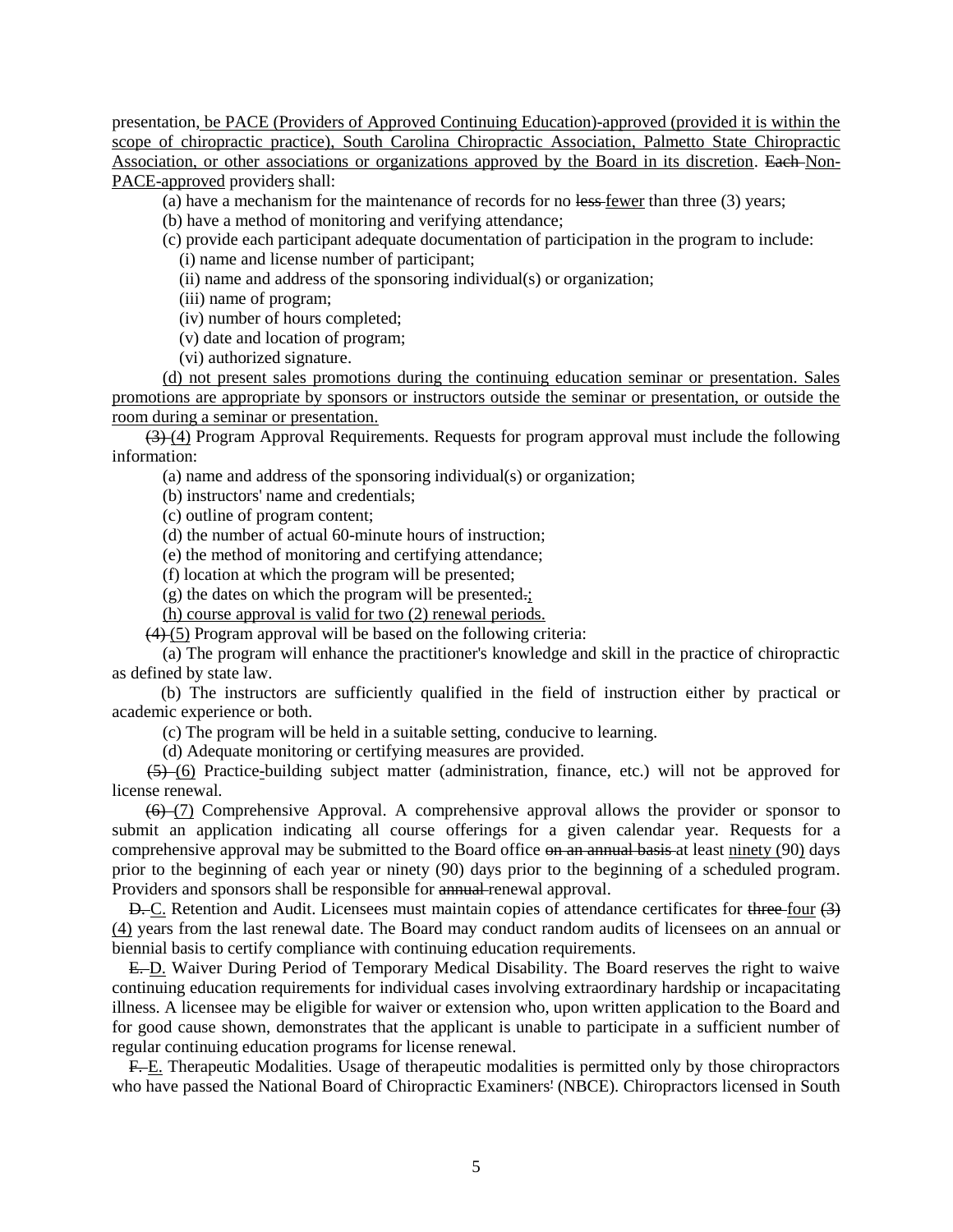Carolina prior to June 1, 1986, are exempt from this examination. Therapeutic modalities are limited to those modalities within the chiropractic scope of practice.

(1) Permitted Machines. The following machines are approved for use in therapeutic modalities:

(a) high Frequency Diathermy: Shortwave diathermy, Microwave diathermy, Ultrasound;

(b) low Frequency Direct current: Low voltage galvanism, High voltage galvanism;

(c) alternating Current: Sine Wave, Faradic, Transcutaneous Stimulation;

(d) medium Frequency Current: Interferential;

(e) combination currents: Ultrasound with sine, Ultrasound with high voltage, Sine with galvanism;

(f) cold laser and intense pulse light (IPL) therapy;

 $(g)$  (f) such other machines as may be approved by the Board, in its discretion.

(2) The following therapy procedures are approved for use in therapeutic modalities:

(a) heat: hot moist packs, heating pads, infrared, paraffin, ultraviolet;

(b) cold: cold packs, ice massages, ice therapy;

(c) hydrotherapy: whirlpool, hubbard tanks;

(d) nutritional therapies;

(e) exercise and massage;

(f) rehabilitation and rehabilitative procedures.;

(g) manipulation under anesthesia.

(3) The following traction therapies are approved for use in therapeutic modalities: cervical, thoracic, lumbar, pelvic, intersegmental.

(4) Use of Diagnostic Equipment and Testing Procedures. A chiropractor may request diagnostic and testing procedures, consistent with all other applicable laws and regulations, and may perform those tests which are consistent with the chiropractic scope of practice as approved by the Board in its discretion.

(5) A chiropractor may perform non-invasive EMG testing in order to diagnose and treat conditions within the scope of practice, provided the chiropractor has completed ten (10) hours of instruction offered by a qualified instructor approved by the South Carolina Chiropractic Board of Examiners. Spinal manipulation and musculoskeletal manipulation (MSM) of animals may be performed by a licensed chiropractor.

G. F. Terms and Definitions.

(1) Accepted terms are Chiropractic Physician, D.C., Chiropractor, Doctor of Chiropractic.

(2) Chiropractors may not refer to themselves as physical therapists or physiotherapists—in any fashion.

G. Licensees who fail to meet the continuing education requirements will be notified in writing of their deficit, ordered to cease practice, and advised to obtain continuing education. Failure of the continuing education audit results in a lapsed license. After the Board is in receipt of the approved continuing education credits, the Board staff will reinstate the license to active status.

The following sanctions will be imposed:

(1) First Offense: Private Reprimand and \$2000 fine and automatic audit for the next two (2) audit periods; or

(2) Second Offense: Hearing scheduled before the Board.

If evidence is received that the licensee continued to practice after an order to cease and desist from practice, the matter will be scheduled for a hearing before the Board, and the licensee will not be permitted to resume practice pending hearing and until further order of the Board.

H. Manipulation Under Anesthesia (MUA)

(1) For purposes of this regulation, Manipulation Under Anesthesia (MUA) means a manipulation of the spinal column and its immediate articulations by a licensed practitioner (DC, MD or DO) of a patient who is under the administration of anesthesia performed by a physician licensed in this state who is Board certified or Board eligible in anesthesiology by the American Board of Medical Specialties or American Osteopathic Association.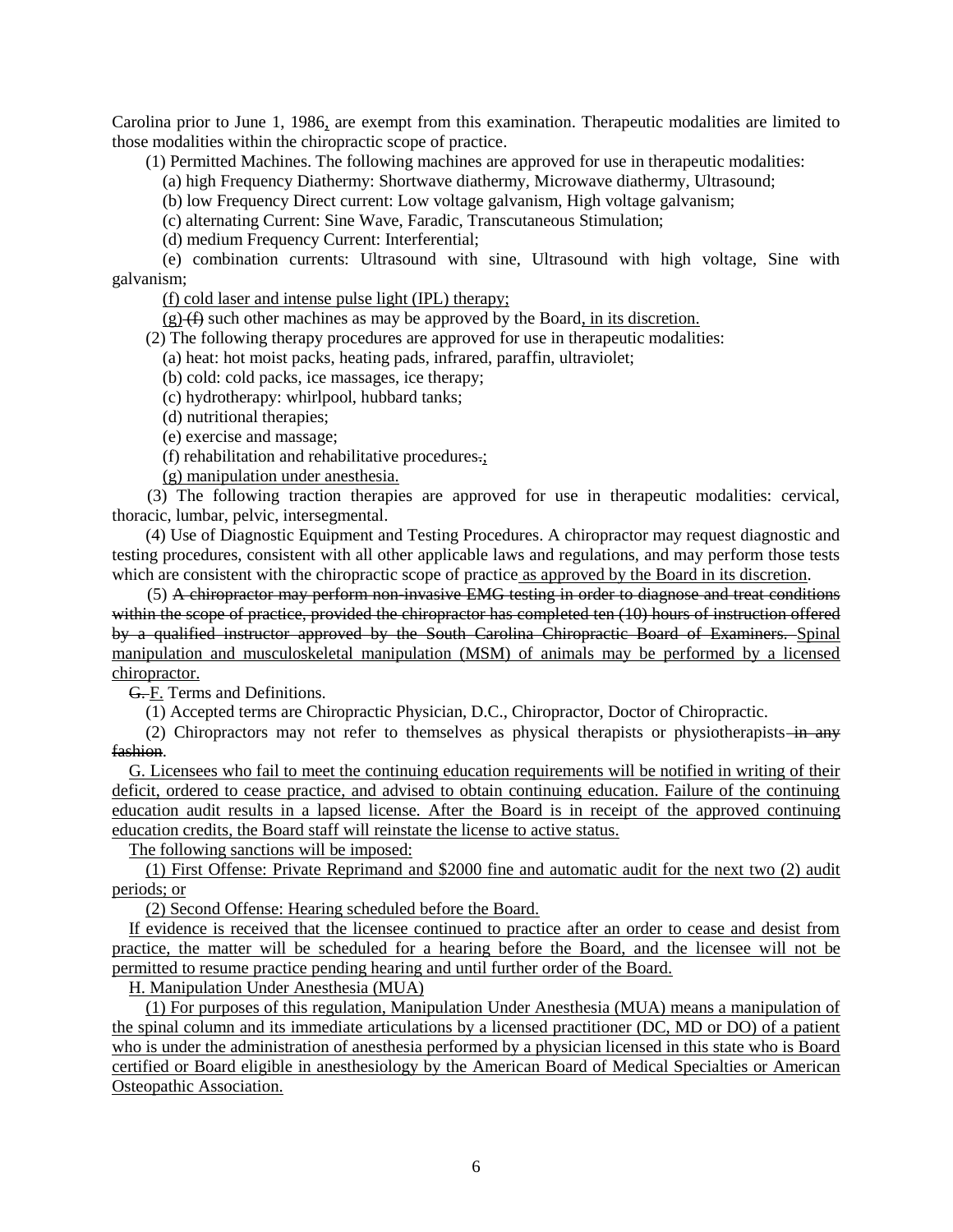(2) Manipulation under anesthesia (MUA) may be performed by a DC in collaboration with an MD or DO, as long as the MUA is performed in accordance with this regulation. MUA shall be performed by two practitioners (doctor of chiropractic, "DC," and a medical physician, "MD," or doctor of osteopathic medicine, "DO") who constitute the collaborative treatment team and have attained their certificates of training in MUA as described in this regulation. The two MUA practitioners must be in addition to the anesthesiologist. One practitioner must be designated primary practitioner; the second practitioner will serve as the first assistant. Practitioners, including MDs and DOs, performing MUA must be appropriately trained through a course of instruction approved by their respective boards.

(3) The practitioners must have proper training demonstrated by successful completion of a postgraduate educational course approved by their respective boards.

(4) The DC must have proper training demonstrated by successful completion of a postgraduate educational course approved by the Board or which has been approved by a Council on Chiropractic Education (CCE) accredited chiropractic college prior to performing the procedure.

(5) MUA must be performed in an appropriately licensed hospital or ambulatory surgical center or office based surgical facility approved by American Association of Ambulatory Surgery Facilities (AAASF); Accreditation Association for Ambulatory Health Care (AAAHC); the Joint Commission on Accreditation of Healthcare Organizations (JCAHO); or the Healthcare Facilities Accreditation Program (HFAP), a division of the American Osteopathic Association; or any other agency approved by the South Carolina Board of Medical Examiners in statute or regulation.

(6) The patient must receive a medical evaluation and clearance prior to undergoing MUA. It is the responsibility of the MD or DO to conduct an appropriate medical evaluation regarding the patient's ability to undergo the procedure. A physician licensed and Board certified or Board eligible as a medical specialist in anesthesiology must complete an evaluation of the patient's suitability for undergoing anesthesia in accordance with American Society of Anesthesiologists (ASA) standards of care for Monitored Anesthesia Care (MAC).

(7) It shall be the responsibility of the practitioners (DC, MD or DO) to submit their documentation of appropriate training in MUA to their respective boards in accordance with the established parameters of this regulation.

(8) Patient safety shall be of paramount concern, and shall be regulated by proper training, patients' selection criteria, medical clearance for anesthesia, and by following the standards and protocols for the performance of MUA.

(9) Failure of a practitioner to follow the standard of care contained in this section while performing MUA shall constitute unprofessional conduct.

25-6. Professional Conduct.

A. Unprofessional Acts. The following acts or activities by a licensee of this Board constitute unprofessional, unethical or illegal conduct and grounds for disciplinary action. The following acts are not to be considered all-inclusive and are subject to revisions and additions necessary to carry out the Board's purpose of protecting the health, safety and welfare of the public.

(1) Limitation of Practice. Persons licensed by the Board shall be limited to:

(a) the care and performance of therapeutic or hygienic treatment of patients;

(b) the x-ray of patients; and

(c) such other procedures as are generally used in the practice of chiropractic.

(2) Such other procedures as are generally used in the practice of chiropractic shall be limited to:

(a) the use of diagnostic and therapeutic procedures;

(b) the adjustment and manipulation of articulations;

(c) the treatment of inter-segmental disorders for alleviation of related neurological, muscular, and osseous joint complex aberrations.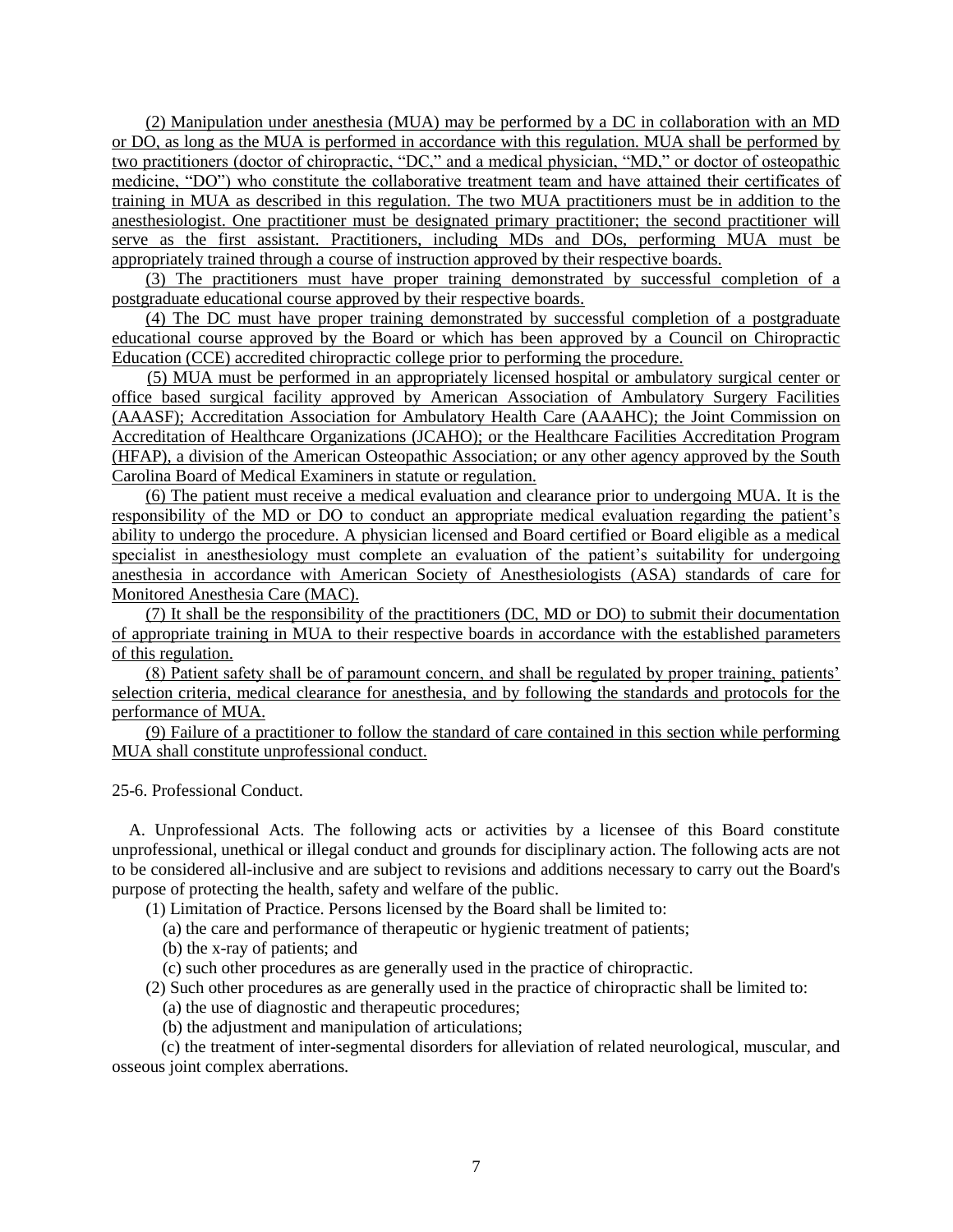(3) Patient care shall be conducted with due regard for environmental, hygiene, sanitation, rehabilitation and physiological therapeutic procedures designed to assist in the restoration and maintenance of neurological and osseous integrity.

(4) Diagnostic or therapeutic procedures shall not include the use of:

(a) drugs;

(b) surgery;

(c) cauterization;

(d) desiccation or coagulation of tissues;

(e) rectal examinations;

(f) gynecological examinations;

(g) obstetrics;

(h) catheterization with a needle;

(i) injecting of dyes for radiological procedures;

(j) lumbar puncture to obtain spinal fluid;

(k) treatment of cancer or x-ray therapy.

(5) Fraud or deceit in applying for a license or in taking an examination.

(6) Making misleading, deceptive, untrue or fraudulent representations or communications in the practice of chiropractic.

(7) Unprofessional conduct, gross incompetence, negligence or misconduct in the practice of chiropractic.

(8) Disobedience to a lawful rule or order of the Board.

(9) Practicing while license is suspended or lapsed.

(10) Being convicted of a felony or misdemeanor.

(11) Having a license to practice chiropractic suspended, revoked or refused or receiving other disciplinary actions by the proper chiropractic licensing authority of another state, territory, possession or country.

(12) Being unable to practice chiropractic with reasonable skill and safety to patients by reason of illness, drunkenness, excessive use of drugs, narcotics, chemicals or any other type of material, or as a result of any mental or physical condition. In enforcing this paragraph, the Board shall, upon probable cause, have authority to compel a chiropractor to submit to a mental or physical examination by physicians approved by the Board.

(13) Knowingly aiding, assisting, procuring or advising any unlicensed person to practice chiropractic contrary to this act or regulations of the Board.

(14) Committing immoral or unprofessional conduct. Unprofessional conduct shall include any departure from, or failure to conform to, the standards of acceptable and prevailing chiropractic practice. Actual injury to a patient need not be established.

(15) Improper charges, fraud. Improper charges constitute a form of fraudulent and deceptive practice. Improper charges or fraud may include, but are not limited to: Intentionally submitting to any third-party payor a claim for a service or treatment which was not actually provided to a patient.

(16) Advertising x-ray services restricted. Advertising free x-ray services without explanation of need or otherwise implying indiscriminate use of x-radiation is prohibited.

B. X-ray and Patient Records Release.

(1) A patient or the patient's legal representative has a right to receive a copy of patient records and x-rays, or have the records transferred, upon written request, when accompanied by a written authorization from the patient or patient's representative to release the record and to receive these records within fourteen (14) calendar days of the date of request.

(2) A chiropractor may rely on the representations of a health and life insurance carrier or administrator of health and life insurance claims that the authorization of the patient or of a person upon whose status the patient's claim depends for release of the record is on file with the carrier as an authorization to release medical information.

(3) Unpaid charges incurred by the patient are not grounds for refusal to release records.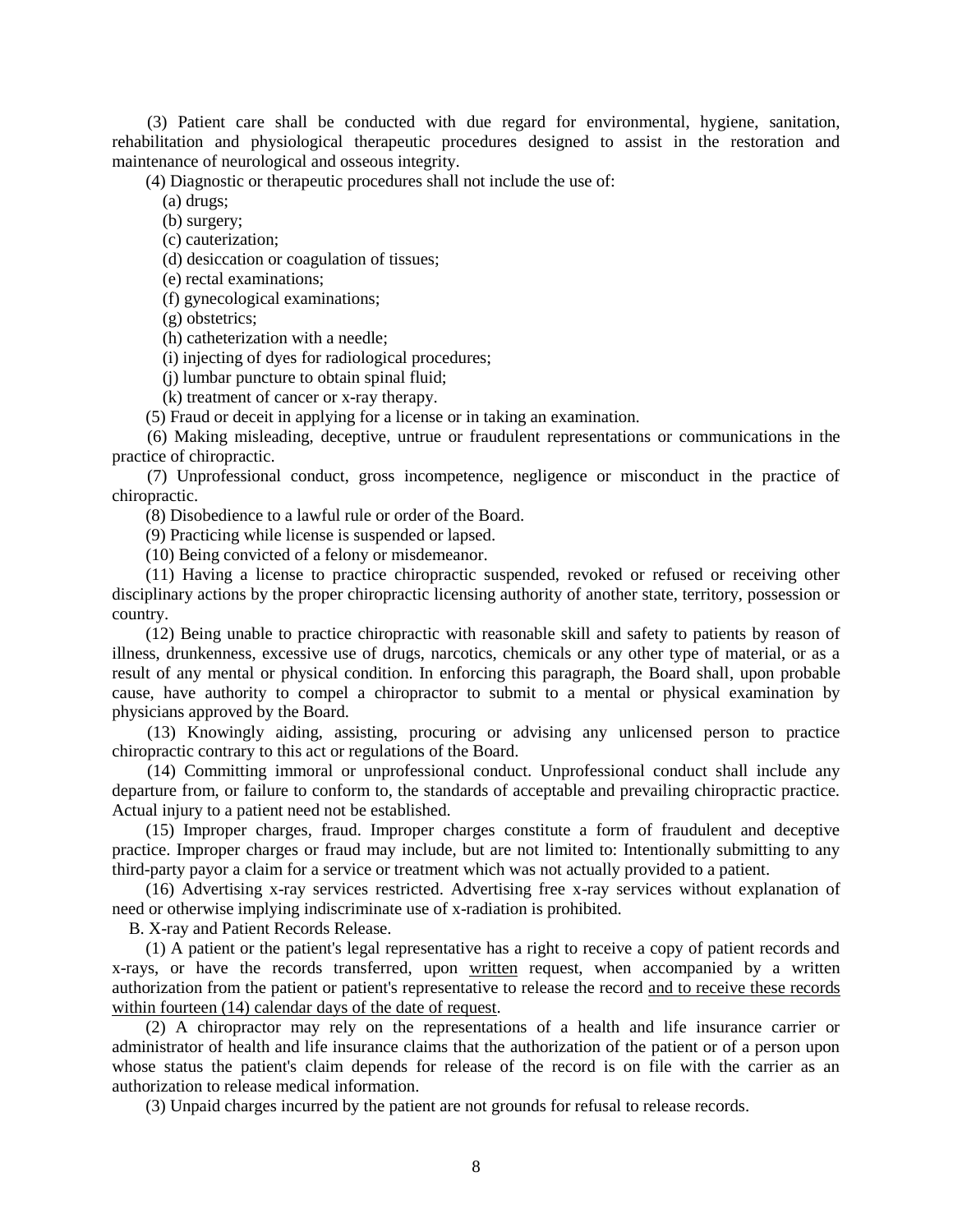(4) A chiropractor may charge reasonable costs for copying patient records not to exceed those found in statute.

C. Closure of or departure from a chiropractic practice.

(1) In accordance with 25-6(F), when departing or closing a chiropractic practice, current and former patients and the board must be notified by written or electronic mail correspondence a minimum of sixty (60) days prior to the closure. The notice must include:

(a) the office closing date;

(b) where records will be stored;

(c) how to obtain records;

(d) a release of information form

(e) deadline for submitting records request; and

(f) information on how to contact a new chiropractor/healthcare provider.

(2) An announcement should be placed in the local newspaper of the closure for a minimum of sixty (60) days prior to the closure.

D. In the event the chiropractor chooses to terminate the relationship with the patient and no longer plans to provide or render professional services, the patient shall be notified in writing by certified mail at his or her last known address and a copy sent to the board administrator. The chiropractor shall offer the patient a referral to seek other care and the ability to obtain his or her records.

C. E. Specialty Certification. Practitioners may not advertise or hold themselves out as a specialist or specializing in any activity other than those for which they have received certification for that specialty unless the practitioner is certified from:

(1) a specialty council approved by the American Chiropractic Association or International Chiropractors Association;

(2) a specialty taught by a chiropractic college school accredited by the Council on Chiropractic Education, or its equivalent specialty board or council; or

(3) a specialty approved by the Board.

D. F. Chiropractic Records. A practitioner must keep written chiropractic records justifying the course of treatment of the patient for a minimum of ten (10) years for adult patients and at least thirteen (13) years for minors. These minimum record-keeping periods begin to run from on the last date of treatment.

E. G. Contagious and Infectious Diseases. In all cases of known or suspected contagious or infectious diseases occurring within this State, the attending practitioner shall report such disease to the county health department within twenty-four (24) hours, stating the name and address of the patient and the nature of the disease.

(1) The Department of Health and Environmental Control shall designate the diseases it considers contagious and infectious.

(2) Any practitioner who fails to comply with this provision is subject to penalties imposed by the appropriate health department.

25-7. Code of Ethics.

A. Doctors of Chiropractic shall be guided by the highest standards of moral conduct. Chiropractors shall exemplify professional qualities in all dealings with patients, the general public and other members of the profession.

B. The Doctor of Chiropractic reserves the option to establish a chiropractor/patient relationship.

(1) A chiropractor/patient relationship requires that the chiropractor make an informed judgment based on training and experience. This will require that the chiropractor:

(a) discuss with the patient the analysis and the evidence for it, and the risks and benefits of various treatment options; and

(b) ensure the availability of the chiropractic coverage for patient follow-up care.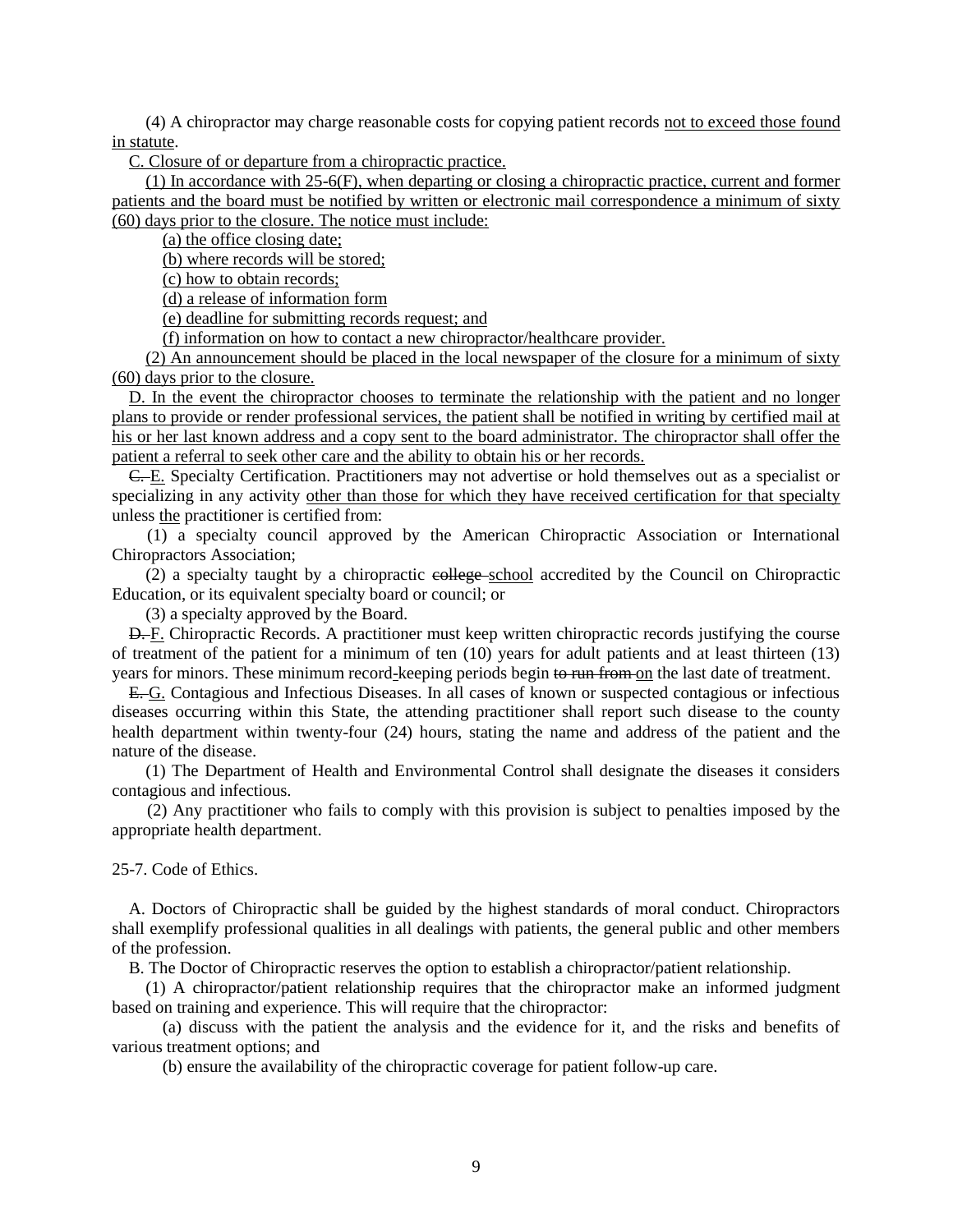C. The Doctor of Chiropractic owes a duty to maintain the highest degree of skill and care by keeping abreast of all new developments in Chiropractic to improve knowledge and skill in the Science, Art and Philosophy of Chiropractic.

D. A Doctor of Chiropractic holds in confidence all information obtained at any time during the course of the chiropractor/patient relationship except where required by law or to protect the welfare of the patient or community.

E. A chiropractor may not assume to speak for the chiropractic profession on controversial subjects. The chiropractor should qualify remarks as a personal opinion and not necessarily that of the profession.

F. The commission of an act of sexual misconduct or sexual relations by a chiropractor with a patient is unprofessional conduct and cause for disciplinary action pursuant to Section 25-6 of this chapter. Sexual misconduct is defined as engaging in, soliciting or otherwise attempting to engage in, any form of sexual relationship, activity or contact with a current patient, or with a former patient who has received a professional consultation, diagnostic service or therapeutic service within the past ninety (90) days.

25-8. Advertising and Solicitation.

A. Professional Standards. Advertising practices by chiropractors should be ethical and professional.

B. For the purpose of this regulation, the terms communication, solicitation or advertisement shall mean any message, written broadcast or offer made by or on behalf of a licensee.

C. Signs, solicitations, or advertisements shall clearly indicate that chiropractic services are being offered.

D. A communication, solicitation or advertisement shall not:

(1) contain a material misrepresentation of fact or law, or omit a fact necessary to make the statement considered as a whole not materially misleading;

(2) create an unjustified expectation about results the chiropractor can achieve, or state or imply that the chiropractor can achieve results that violate the rules of Professional Conduct, the Code of Ethics, or other law;

(3) compare the chiropractor's services with other chiropractors' or practitioners' services, unless the comparison can be factually substantiated;

(4) fail to indicate clearly, expressly or by context, that it is an advertisement;

(5) involve intrusion, coercion, duress, compulsion, intimidation, threats, or harassing conduct, particularly those communications requiring an immediate response such as in-person or live telephone contact;

(6) solicit a prospective patient while transmitted at the scene of an accident or en route to a hospital, emergency care center or other health care facility;

(7) involve the payment, receipt of a commission or other gratuity for referral of patients. The chiropractor must limit the source of his professional income to services actually rendered by him or under his supervision, to his patients.

E. Every licensee shall display prominently in the licensee's office the word chiropractor or D.C.

25-9. Disciplinary Actions and Procedures.

A. Complaint; Determination of Just Cause. Any action of the Board shall commence only after the Board receives a written complaint–of misconduct. If the Board determines, after a preliminary investigation, the facts are not sufficient to support an alleged violation, the Complainant will be notified, and the complaint dismissed.

(1) Initial complaints regarding alleged professional misconduct that involve what may be determined to be an imminent threat to the public, incorporating a finding to that effect in an order, may require the issuance of a temporary suspension order. A temporary suspension order may be issued without a prior hearing being afforded to the licensee, in which event the licensee may request by the close of the next business day after receipt of the order a review by an administrative hearing officer. The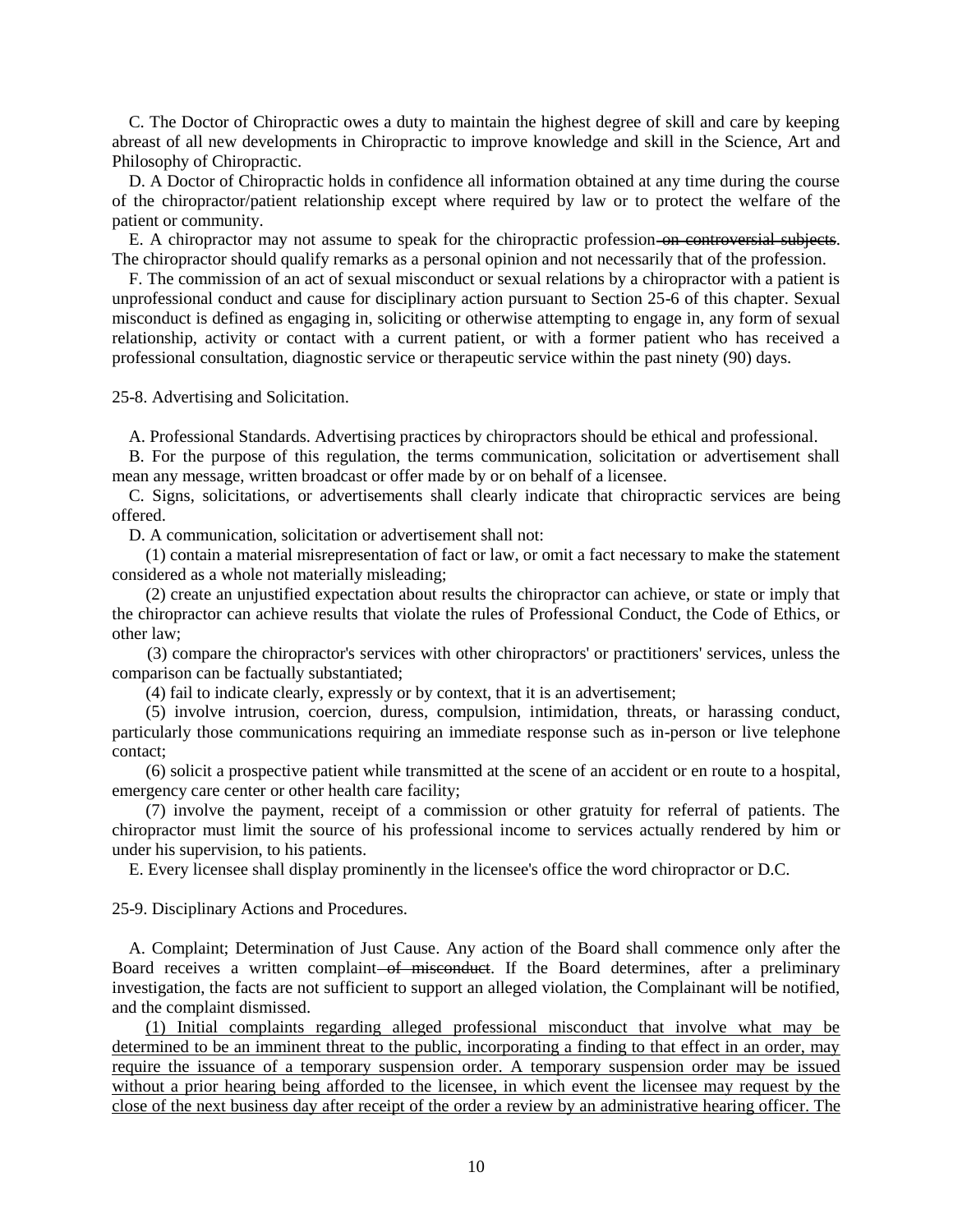fact of suspension or restriction of a license, and the fact of any subsequent related action, is public information under the Freedom of Information Act after issuance of an order, unless a review by the administrative hearing officer has been timely requested in writing. Filing a written request for a review by the administrative hearing officer does not stay the temporary suspension and no stay may be issued; however, the fact of the issuance of the temporary suspension order must not be made public until the time for requesting a review has passed or the administrative hearing officer issues an order after a review hearing. Upon proper written request, a review hearing must be held by the administrative hearing officer within three business days of the filing of the request for review, unless otherwise agreed by the parties. If the issuance of the temporary suspension order is not sustained by the administrative hearing officer, the matter must remain confidential and must not be made public, except to the extent the Board considers it relevant to the final decision of the Board.

B. Formal Complaint and Board Hearing. If the Board determines sufficient facts exist to support an alleged violation, disciplinary action will proceed as follows:

(1) The Office of General Counsel shall provide thirty (30) days' notice to the Complainant and the Respondent and schedule a hearing before the Board.

(2) The General Counsel's office shall present the case for the Complainant before the Board.

(3) The Respondent and counsel shall have the right to appear before the Board at such hearing, submit briefs and be heard in oral argument.

(4) Thereafter, the Board will file a final certified report of its findings of fact, conclusions of law and disciplinary action to be taken.

(5) The Board will notify the Complainant and the Respondent of such action.

(6) A decision by the Board to revoke, suspend or otherwise restrict a license, or to limit or otherwise discipline a licensee, shall require a majority vote by the Board.

(7) A decision by the Board to revoke, suspend or otherwise restrict a license or to limit or otherwise discipline a licensee, or one who is found to be practicing chiropractic in noncompliance with this chapter shall not become effective until the tenth (10) day following the date of delivery to the Respondent of a written copy of the decision. The Board's decision will constitute a final administrative decision.

C. Appeal of Decision. The Board's final administrative decision shall be subject to appeal to the Administrative Law Court. The Respondent shall serve notice of the appeal upon the Board within thirty (30) days from the delivery date of the Board's decision to the Respondent. Service of a petition for a review of the decision shall stay the Board's decision pending completion of the appellate process.

D. Proceedings Confidential Until Filed. As authorized by Sections 40-9-97 and 30-4-70, S. C. Code of Laws 1976, unless and until otherwise ordered by this Board, all proceedings and documents relating to complaints and hearings thereon and to proceedings in connection therewith shall be confidential, unless the Respondent shall in writing request that they be public. The Administrator of the Board shall keep secure in the Board's offices all written records and documents pertaining to disciplinary procedures.

#### **Fiscal Impact Statement:**

There will be no cost incurred by the State or any of its political subdivisions.

#### **Statement of Rationale:**

These regulations are updated in conformance with the current Chiropractic Practice Act.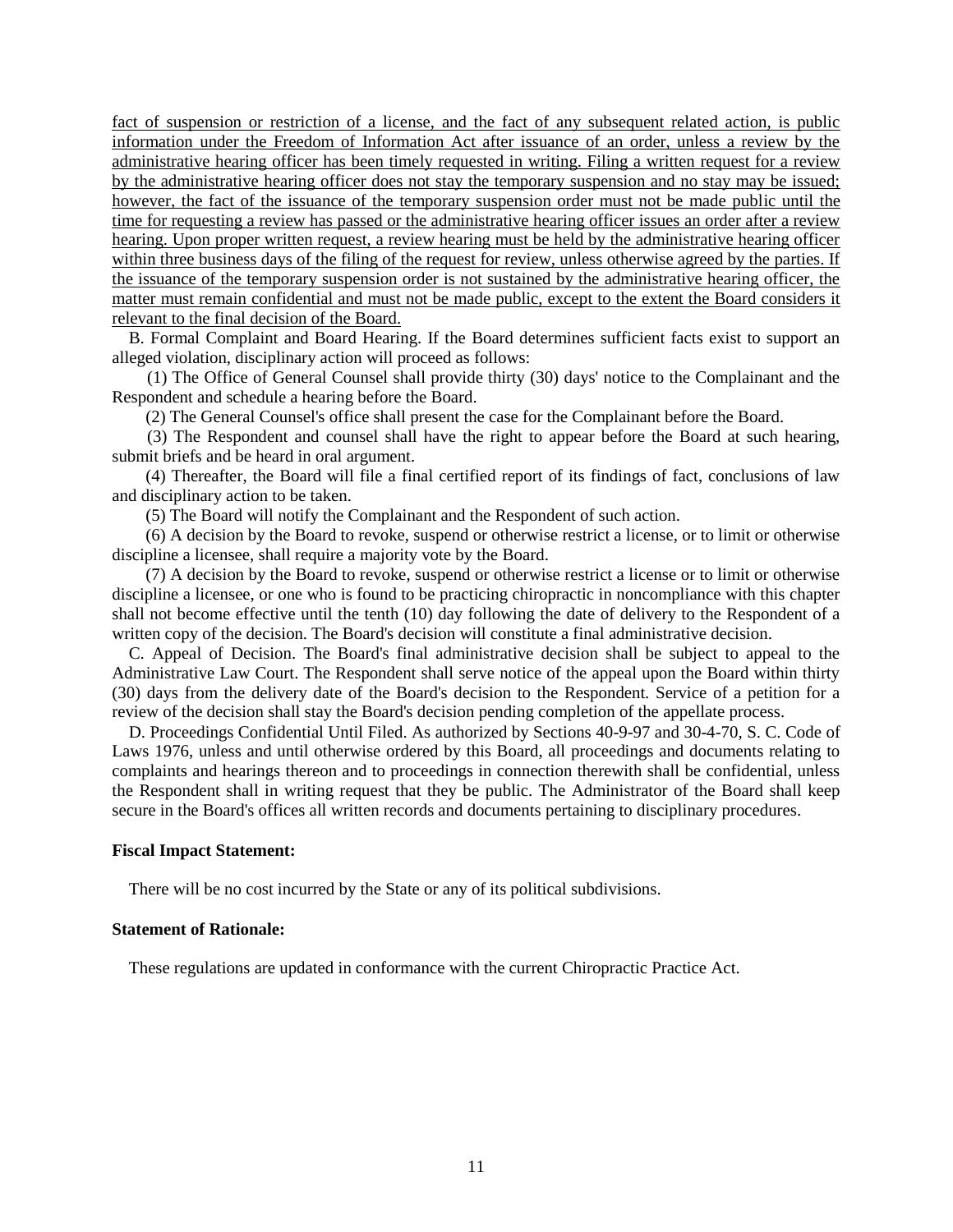#### **Physician Assistant Committee Meeting Recommendations**

Held October 5, 2012 at LLR 110 Centerview Drive Columbia, SC 29210 at 2:00 PM

The committee members participating were as follows: Keith Stewart, P.A., of Marion, SC; Martha Green, P.A., of Summerville, SC; Sean Irvin, P.A., of Travelers Rest, SC; Dr. Hueston, M.D., of Mt. Pleasant, SC; Dr. Jack Scheuer, Jr., MD of Camden SC; and Stacey Day of Columbia SC. Staff participating included: Bruce Duke, Administrator; Sheridon Spoon, Legal Counsel; Ieshia Watson, Administrative Assistant; Kathy Burgess, Administrative Assistant.

The meeting was called to order at 2:02 pm with a quorum of committee members. Committee members were distributed an agenda and minutes from the July 27, 2012 meeting. It was noticed that LLR announced the meeting through all the proper channels. ----

Minutes/recommendations from July 27, 2012 meeting were approved as written without concern.

----

#### **Recommendations and Requests for Committee Opinion**

#### *Applicant Appearances:*

1. Glenn Lysack, PA, appeared before the committee to answer questions regarding "yes" answer to question #1 on his application, "Has your physician assistant certificate/license ever been revoked, suspended, reprimanded, restricted or placed on probation by any licensing board or any other entity?" Mr. Lysack explained he entered into a Consent Agreement with the Florida Board of Medicine for prescribing a controlled substance without authorization from his supervising physician. Mr. Lysack received a letter of concern, a fine of \$2,500.00, reimbursement of costs for \$684.06 and a Laws and Rules Course. Mr. Lysack has completed all requirements imposed by the Florida Board and continues to have an active license in the state of Florida.

After discussion the committee decided to approve licensure without conditions.

2. Jennifer D'Antoni, PA and her supervising physician, Dr. Constance Casebolt appeared before the committee to explain "yes" answers to question #12 "Have you ever discontinued practicing as a physician assistant for any reason for one month or more?" and question #15 "Have you ever been known by any other name or surname?" Ms. D'Antoni was named in a malpractice suit, but was dismissed from the case. Ms. D'Antoni's maiden name was Jennifer Catherine Grasha. Ms. D'Antoni also explained she has only worked for one year as a Physician Assistant and then placed her Physician Assistant license on inactive status after accepting a job as a Pharmaceutical Representative. While on inactive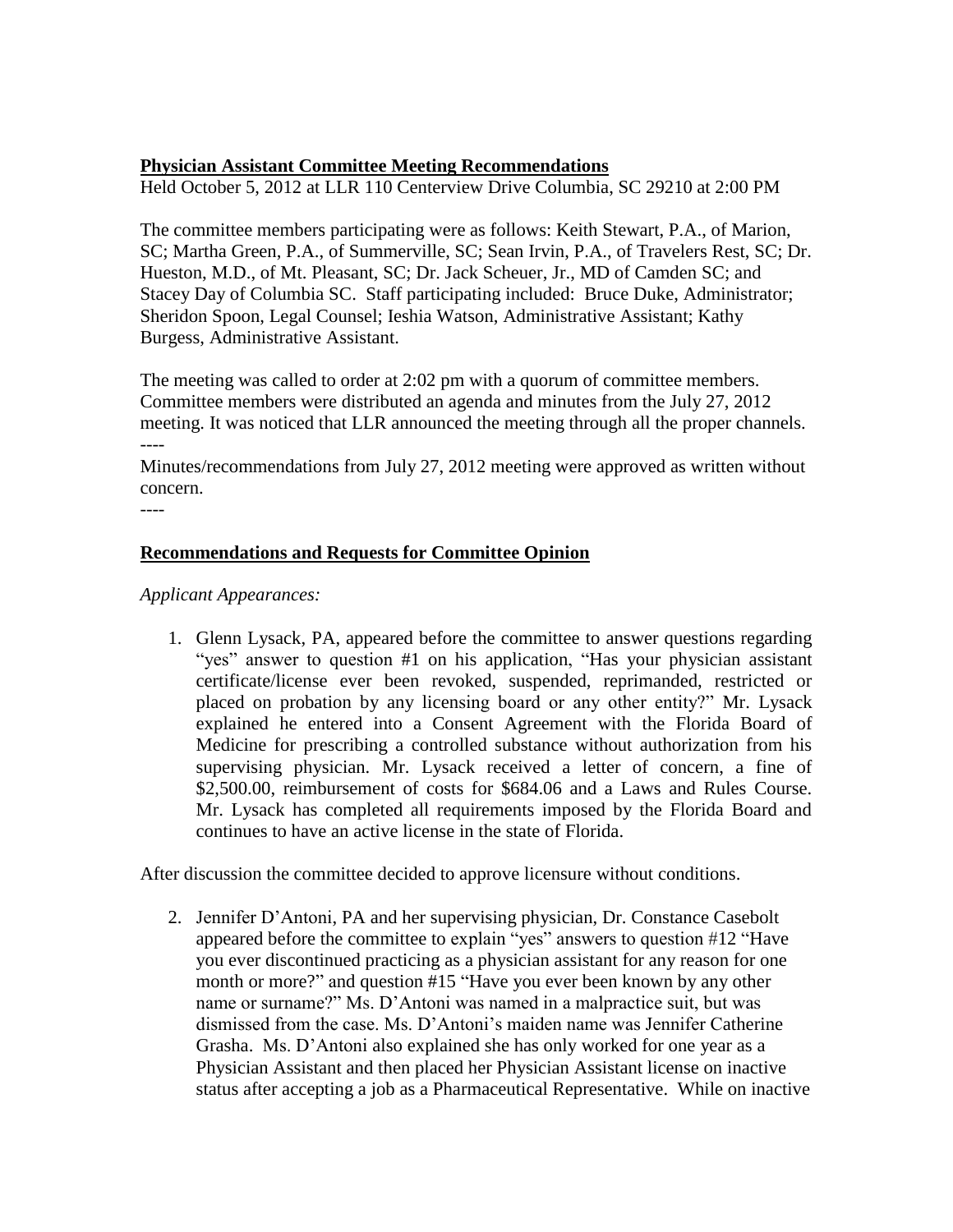status, she kept her NCCPA current and wishes to reactivate her license at this time.

After discussion the committee decided to grant licensure with the condition that Ms. D'Antoni have one hundred percent supervision for the first six months of licensure by her supervising physician or alternate physician. The Committee has also required that a new scope of practice be submitted.

3. Gregory Schaller, PA appeared before the committee to ask for an exception to the seventy five percent rule regarding supervision. Mr. Schaller's supervising physician submitted a letter to request the Board to approve Mr. Schaller to practice at a correctional facility with limited supervision. Mr. Schaller has ten years experience with correctional facilities in Texas and has submitted all required licensure documentation. Mr. Schaller has requested the board approve his licensure with twenty percent supervision due to the fact the Correctional facility will not have medical care and has not been able to hire a medical physician.

After discussion, the committee approved the request without condition. ----

*Scope of Practice Guidelines:*

Scope of Practice Guidelines approved by Mr. Harold Harvey, PA.

After review it was decided to approve all 2 Scopes that have been reviewed and approved by Mr. Harold Harvey.

Scope of Practice Guidelines approved by Keith Stewart, PA.

After review it was decided to approve all 13 Scopes that have been reviewed and approved by Keith Stewart, PA.

Scope of Practice Guidelines approved by Martha Green, PA.

After review it was decided to approve all 11 Scopes that have been reviewed and approved by Martha Green, P.A.

Scope of Practice Guidelines approved by Lisa Sand, PA.

After review it was decided to approve all 6 Scopes that have been reviewed and approved by Lisa Sand, PA.

Scope of Practice Guidelines approved by Stephen Gardner, MD.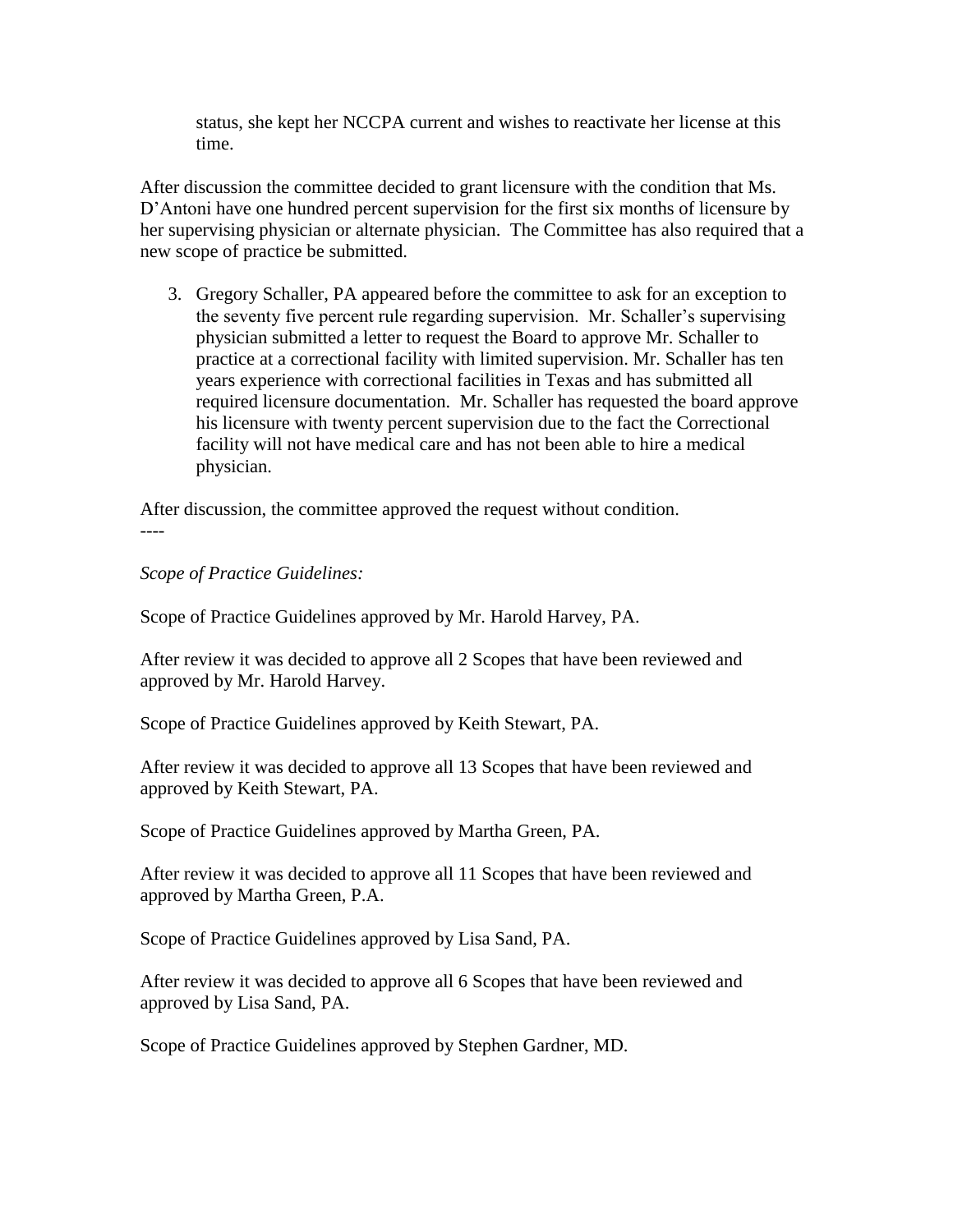After review it was decided to approve 1 Scope that has been reviewed and approved by Stephen Gardner, M.D.

Scope of Practice Guidelines approved by William Hueston, MD.

After review it was decided to approve all 11 Scopes that have been reviewed and approved by William Hueston, MD.

Scope of Practice Guidelines approved by Jack Scheuer, MD.

After review it was decided to approve all 4 Scopes that have been reviewed and approved by Jack Scheuer, MD.

Scope of Practice Guidelines approved by Robert Ball, MD.

After review it was decided to approve all 4 Scopes that have been reviewed and approved by Robert Ball, MD.

Scope of Practice Guidelines approved by Sean Irvin, PA.

After review it was decided to approve all 3 Scopes that have been reviewed and approved by Sean Irvin, PA.

----

*Additional Task Request:*

1. James Lucas, P.A. and his supervising physician, Dr. Scott M Sweazy requested an additional task for monitoring of extracorporeal shockwave lithotripsy procedures.

After discussion, it was decided more information would be needed and no action be taken at this time. Motion carried.

#### *Temporary to Permanent Applicants:*

After review of Temporary licenses the committee approved all 59 applicants to have permanent licensure.

|                  | <b>Name</b>         | <b>Supervising Physician</b> | <b>Interviewing Bd. Member</b> |
|------------------|---------------------|------------------------------|--------------------------------|
|                  |                     |                              |                                |
|                  | Steven Wood, PA     | Dr. John Baugh               | Dr. Jeff Welsh                 |
| 2)               | Linda Walker, PA    | Dr. Andrey Ilyasov           | Dr. Timothy Kowalski           |
| $\vert 3)$       | Matthew Carroll, PA | Dr. Luke Baxley              | Dr. Robert Ball                |
| $\vert$ 4)       | Kimberly Dunbar, PA | Dr. CP Dunbar                | Dr. Jeff Welsh                 |
| $\left(5\right)$ | Zachary Sutton, PA  | Dr. Joachim Hertel           | Dr. Stephen Gardner            |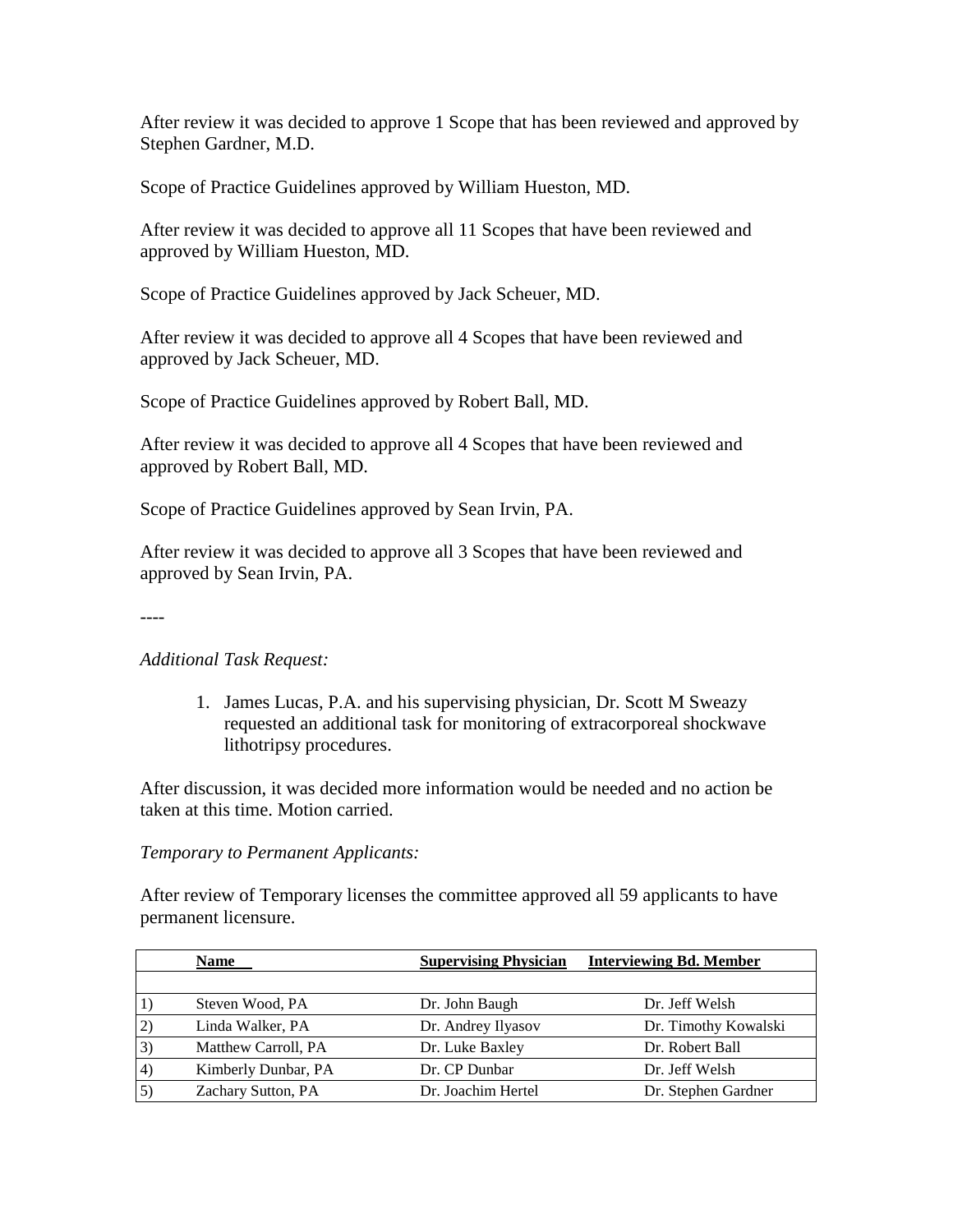| 6)  | Lara Hoshko, PA          | Dr. Celia Thomas           | Dr. Stephen Gardner  |
|-----|--------------------------|----------------------------|----------------------|
| 7)  | Ashley Moody, PA         | Dr. Deborah Wheeler        | Dr. Sompong Kraikit  |
| 8)  | Suzanne Livengood, PA    | Dr. Charles Mitchell Jr.   | Dr. Robert Ball      |
| 9)  | Kathryn McFadden, PA     | Dr. Jocelyn Renfrow        | Dr. John deHoll      |
| 10) | Kelly Caggiano, PA       | Dr. Geoffrey Gray          | Dr. Robert Ball      |
| 11) | James Romine, PA         | Dr. Frank Armocida         | Dr. Stephen Gardner  |
| 12) | Kathryn Seitz, PA        | Dr. Rajesh Kedar           | Dr. James Hubbard    |
| 13) | Elaine Smith, PA         | Dr. Sushil Singhi          | Dr. James Hubbard    |
| 14) | Allyson Naylor, PA       | Dr. David Palma            | Dr. Stephen Gardner  |
| 15) | Jordan Lane, PA          | Dr. Ranjini Pillai         | Dr. Robert Ball      |
| 16) | Brooke Webster, PA       | Dr. Troy Mitchell          | Dr. Timothy Kowalski |
| 17) | Susan Cutter, PA         | Dr. Elizabeth Kline        | Dr. Louis Costa, II  |
| 18) | Emily Baise-Shuman, PA   | Dr. Susan Hackman-Quinty   | Dr. Louis Costa, II  |
| 19) | Nilaphone Homsombath, PA | Dr. Brett Cannon           | Dr. James Hubbard    |
| 20) | Lindsay Tayloe, PA       | Dr. Mudunuri Raju          | Dr. Timothy Kowalski |
| 21) | Kathleen Graves, PA      | Dr. Kenneth Chavin         | Dr. Robert Ball      |
| 22) | Matthew Erickson, PA     | Dr. Eleanor Jenkins-Alford | Dr. Robert Ball      |
| 23) | Mark Sink, PA            | Dr. Brett Cannon           | Dr. Jeff Welsh       |
| 24) | Thomas Eppley, PA        | Dr. P. Douglas DeHoll      | Dr. Jeff Welsh       |
| 25) | Carol Martin-Hicks, PA   | Dr. Eric Bour              | Dr. Stephen Gardner  |
| 26) | John Ulmer, PA           | Dr. Elizabeth Dickinson    | Dr. Robert Turner    |
| 27) | Candace Brown, PA        | Dr. Larry Berglind         | Dr. Stephen Gardner  |
| 28) | Marylee Jackson, PA      | Dr. Eric Bour              | n/a                  |
| 29) | Virginia Wilson, PA      | Dr. Rebecca Martin         | n/a                  |
| 30) | Gregory Chambers, PA     | Dr. Deborah Chambers       | Dr. Robert Ball      |
| 31) | Laura Vaughn, PA         | Dr. Michael Miller         | Dr. James Hubbard    |
| 32) | Rebecca Smith, PA        | Dr. Einar Lurix            | Dr. Stephen Gardner  |
| 33) | Bryan Loskill, PA        | Dr. Nirlep Patel           | Dr. Robert Turner    |
| 34) | Felicia DeNittis, PA     | Dr. Gerald Congdon         | Dr. Robert Ball      |
| 35) | Carole Michalak, PA      | Dr. Raymond Allen          | Dr. Robert Ball      |
| 36) | Carole Michalak, PA      | Dr. Stuart Owens           | Dr. Robert Ball      |
| 37) | David Hart, PA           | Dr. Theodosios Patras      | n/a                  |
| 38) | Joanna Harvey, PA        | Dr. Gene Saylors           | Dr. Robert Ball      |
| 39) | Nick Evangelista, PA     | Dr. George Sutherland      | Dr. Robert Ball      |
| 40) | Dana Miller, PA          | Dr. William Kanich         | Dr. Robert Ball      |
| 41) | Shakisha Redmond, PA     | Dr. Darlly Moore Bernardo  | Dr. Stephen Gardner  |
| 42) |                          |                            |                      |
| 43) | Amanda Kessler, PA       | Dr. Paul Zorch             | Dr. Louis Costa, II  |
|     | Patrick Penland, PA      | Dr. Helen Stockinger       | Dr. Timothy Kowalski |
| 44) | Donna Mayo, PA           | Dr. Lacey McNeely          | Dr. Jeff Welsh       |
| 45) | Katrina McKay, PA        | Dr. Lacey McNeely          | Dr. Jeff Welsh       |
| 46) | Rita Brown, PA           | Dr. Deepak Shah            | Dr. James Hubbard    |
| 47) | Sanford Hardin, PA       | Dr. Thaddeus Golden        | Dr. Robert Turner    |
| 48) | Ashley Stover, PA        | Dr. William Gerard         | Dr. Jim Chow         |
| 49) | Lauren Shuler, PA        | Dr. William James, III     | Dr. Jim Chow         |
| 50) | Kylie Stott, PA          | Dr. Jeffrey Buncher        | Dr. Louis Costa, II  |